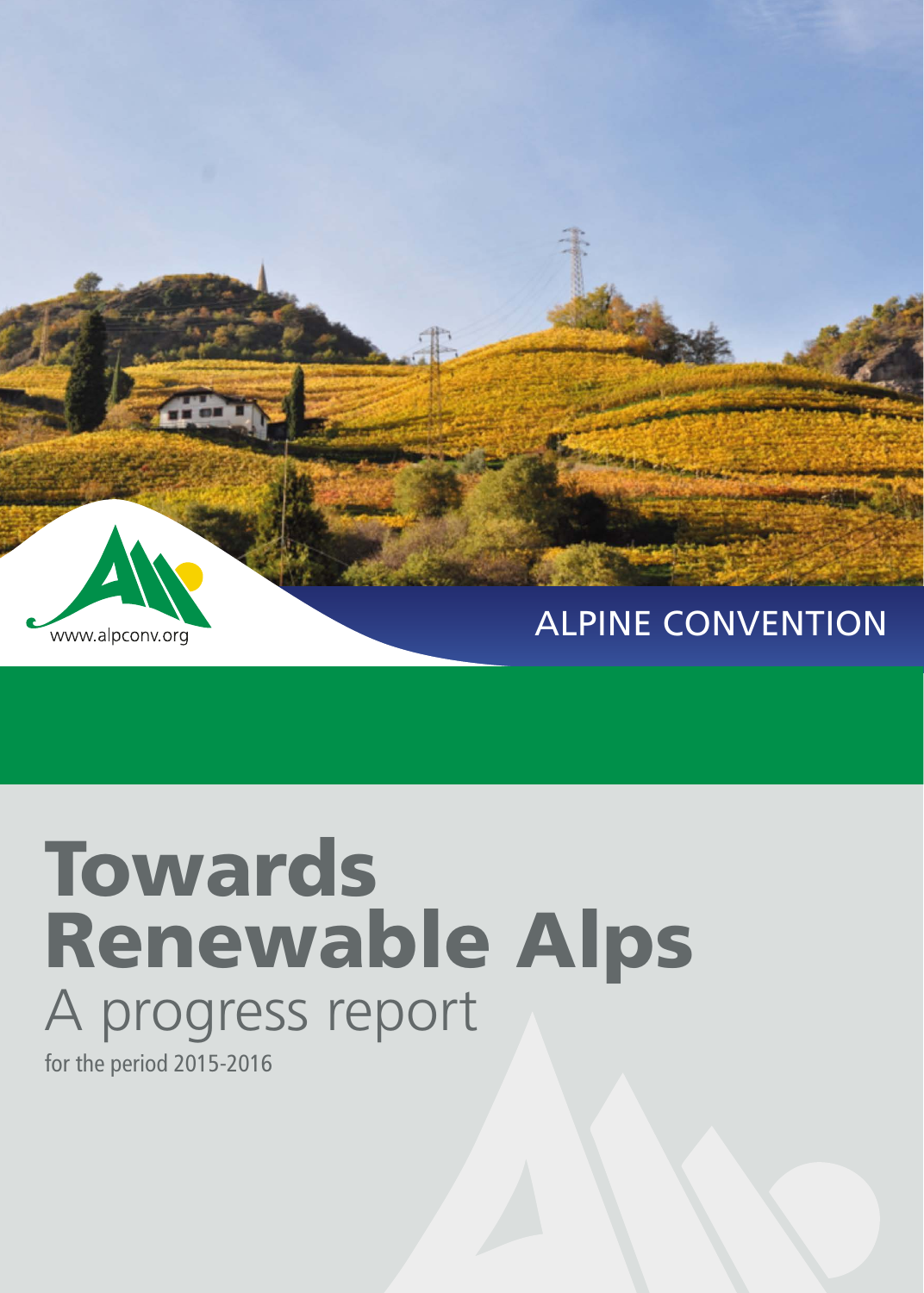# www.alpconv.org

## **Contents**

| 1 Background: The Renewable Alps vision and its role for the Alpine Convention                                                                                                       | 5             |
|--------------------------------------------------------------------------------------------------------------------------------------------------------------------------------------|---------------|
| 2 Activities at national and regional level                                                                                                                                          | 8             |
| 2.1 The policy framework of the Contracting Parties                                                                                                                                  | 8             |
| 2.2 Recent initiatives as reported by the Contracting Parties<br>2.2.1 Elements 1 and 2: Energy production and consumption<br>2.2.2 Element 3: Governance - Continuing exchange on a | $12 \,$<br>14 |
| regional and local level                                                                                                                                                             | 19            |
| 2.2.3 Element 4: EU interface - A European Energy System<br>acceptable for the Alps<br>2.2.4 Element 5: Knowledge transfer and innovation                                            | 20<br>20      |
| 2.3 Reflection on recent activities in light of EU and international developments                                                                                                    | 21            |
| 3 Activities in the framework of the Alpine Convention                                                                                                                               | 25            |
| 4 Conclusions                                                                                                                                                                        | 30            |
| Annex 1: Overview of the energy situation and targets of the Contracting<br>Parties of the Alpine Convention                                                                         | 32            |

#### IMPRINT

#### **Editors:**

Gilles Chomat, Permanent Secretariat of the Alpine Convention Helen Lückge, Climonomics Nathalie Morelle, Permanent Secretariat of the Alpine Convention

#### **Contributors:**

Austria: Martin Ploß, Energy Institute Vorarlberg France: Isabelle Paillet, Ministry for the Environment, Energy and the Sea Germany: Eike Christiansen, Federal Ministry for the Environment, Nature Conservation, Building and Nuclear Safety, Georg Hellmich, Federal Ministry for Economic Affairs and Energy Italy: Adriano Bisello and Wolfram Sparber, European Academy of Bolzano/Bozen (EURAC) Liechtenstein: Helmut Kindle, Office of Environment, Denise Ospelt, Office of Construction and Infrastructure Monaco: Céline Van Klaveren-Impagliazzo, Direction of International Affairs Slovenia: Jože Nerad, Ministry of Economic Development and Technology, Blanka Bartol, Ministry of the Environment and Spatial Planning Switzerland: Silvia Jost, Federal Office for Territorial Development CIPRA International: Anita Konrad

#### **Revision:**

Permanent Secretariat of the Alpine Convention

**Proof-reading:** Alexandra Edwards, ITC- Innsbruck Translation Centre - Austria

**Layout:** Aureliano Piva, Permanent Secretariat of the Alpine Convention De Poli & Cometto, Belluno - Italy

**Print:** Tipografia Tiziano, Pieve di Cadore - Italy

**Cover picture:** Aureliano Piva

This report has been finalized thanks to the financial and technical support of the Swiss delegation to the Alpine Convention.

© Permanent Secretariat of the Alpine Convention, 2017

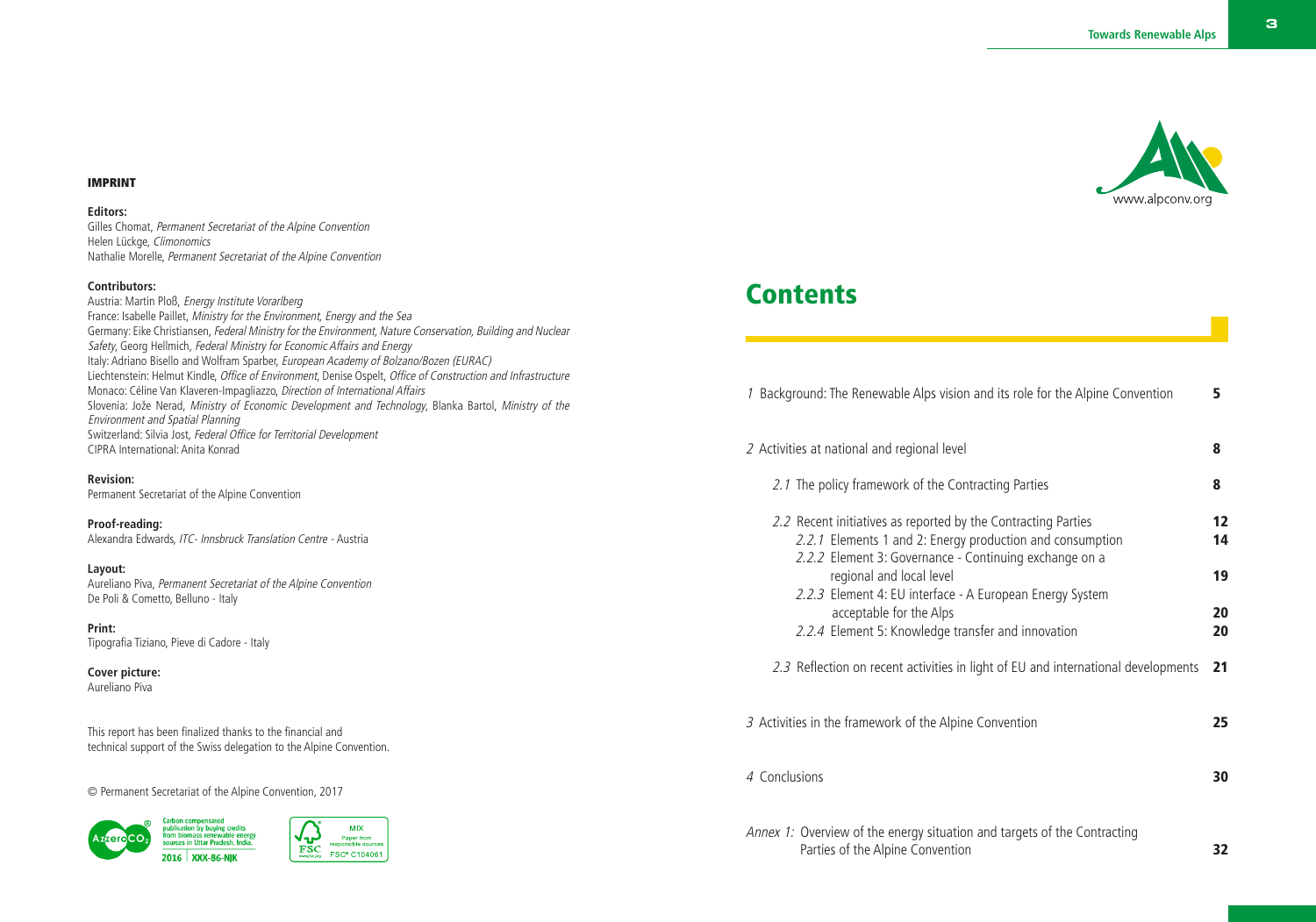| CHP:<br>COP:<br>$EEG$ :<br>EPBD:<br>ESG: | Combined heat and power<br>Conference of the Parties<br>Erneuerbare-Energien-Gesetz (Renewable Energy Sources Act), Germany<br>Energy Performance of Building Directive, EU<br>Energieeffizienzstrategie Gebäude (Energy Efficiency Strategy for Buildings), |
|------------------------------------------|--------------------------------------------------------------------------------------------------------------------------------------------------------------------------------------------------------------------------------------------------------------|
|                                          | Germany                                                                                                                                                                                                                                                      |
| EU:                                      | European Union                                                                                                                                                                                                                                               |
| EUSALP:                                  | European Union Strategy for the Alpine Region                                                                                                                                                                                                                |
| FIT:                                     | Feed-in tariff                                                                                                                                                                                                                                               |
| GHG:                                     | Greenhouse Gas                                                                                                                                                                                                                                               |
| GJ:                                      | Gigajoule                                                                                                                                                                                                                                                    |
| GW:                                      | Gigawatt                                                                                                                                                                                                                                                     |
| GWh:                                     | Gigawatt hour                                                                                                                                                                                                                                                |
| kWp:                                     | kilowatt peak                                                                                                                                                                                                                                                |
| LTECV:                                   | Loi relative à la transition énergétique pour la croissance verte                                                                                                                                                                                            |
|                                          | (Energy Transition for Green Growth Act), France                                                                                                                                                                                                             |
| Mtoe:                                    | Million Tonnes of Oil Equivalent                                                                                                                                                                                                                             |
| MW:                                      | Megawatt                                                                                                                                                                                                                                                     |
| NAPE:                                    | Nationaler Aktionsplan Energieeffizienz (National Action Plan on Energy                                                                                                                                                                                      |
| PI:                                      | Efficiency), Germany                                                                                                                                                                                                                                         |
|                                          | Petajoule                                                                                                                                                                                                                                                    |
| PV:                                      | Photovoltaic                                                                                                                                                                                                                                                 |
| RES:                                     | Renewable energy sources                                                                                                                                                                                                                                     |
| SEN:                                     | Strategia Energetica Nazionale (National Energy Strategy), Italy                                                                                                                                                                                             |
| SME:                                     | Small and medium-sized enterprise                                                                                                                                                                                                                            |

## 1. Background: The Renewable Alps vision and its role for the Alpine Convention

#### **Background: Launch of the Energy Platform by the XIIth Alpine Conference**

The Energy Protocol of the Alpine Convention was signed in 1998. Subsequently, several studies and guidelines were produced by the Convention's working groups and platforms, such as the hydroelectricity study by the Water Management Platform<sup>1</sup>. A common sustainable energy strategy in the Alps was declared a priority for the Alpine Convention at the XII<sup>th</sup> Alpine Conference in Poschiavo (September 2012) as well as by the organizers of the AlpWeek Conference 2012, which took place under the title Renewable Alps. The Alpine Conference confirmed the 'importance of addressing more strongly the topic of energy infrastructure in the Alpine region and the consequences in particular on the environment and landscape' and set up an Energy Platform for 2013-2014.

A specific mandate for the Energy Platform was agreed upon by the Permanent Committee during its 52nd meeting (Decisions PC 52/ B5/ 1-2). Specifically, the Energy Platform was commissioned to launch an exchange of experiences in the fields of energy production and energy consumption. Switzerland assumed the presidency of the Energy Platform.

#### **Energy Platform 2013-2014 under Swiss Presidency**

\_\_\_\_\_\_\_\_\_\_\_\_\_\_\_\_\_\_\_\_\_\_\_\_

The specification of the Renewable Alps vision was at the core of the Energy Platform's work programme. Under the Swiss Presidency, the Energy Platform discussed and developed activities along five major elements:

- Consumption: promoting efficient energy consumption strategies, especially in the building sector.
- Production: developing renewable energies according to sustainability principles.

<sup>1. &</sup>quot;Alpine Signals Focus 1: Common Guidelines for the use of small hydropower in the Alpine region", Permanent Secretariat of the Alpine Convention (2011)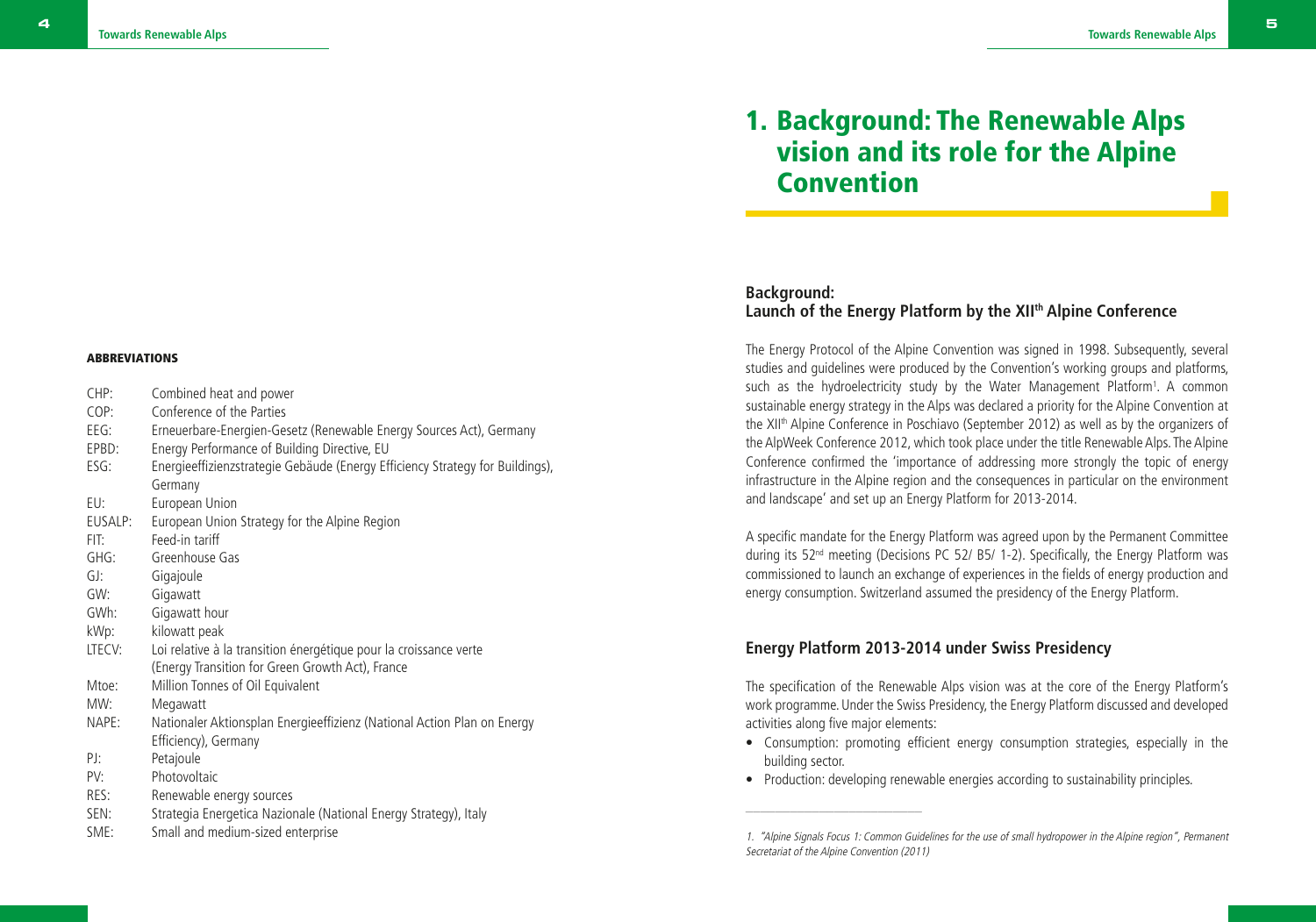- Governance: continuing exchange on local and regional strategies for energy governance.
- EU interface: defining a European Energy System acceptable for the Alps.
- Knowledge transfer and innovation: strengthening knowledge transfer on sustainable energy systems in the Alps.

Consumption and production are the two core elements that shape the Renewable Alps vision. Governance, knowledge transfer and the definition of the EU interface are crosscutting elements that frame both consumption and production strategies.

The Energy Platform operated on two levels: as a core group of experts and through expert workshops with a wider range of stakeholders. Three workshops focusing on energy production, energy consumption and energy distribution were organised in this period. An activity report, published in October 2014, summarized the Energy Platform's activities and provided an overview of the workshop results. It also defined specific decision proposals for the XIII<sup>th</sup> Alpine Conference.

#### **Confirmation of the vision and further steps**

At the XIII<sup>th</sup> Alpine Conference in November 2014 in Turin, ministers welcomed the activity report of the Energy Platform and confirmed their willingness to develop the Alpine region into a model region for sustainable energy systems and thus to pursue the Renewable Alps vision. Several further steps were agreed upon: the third edition of the Constructive Alps competition, the organisation of a side event during the EXPO in Milan and a collection of best practices in energy projects as regards dealing with nature protection and land use issues.

The XIII<sup>th</sup> Alpine Convention mandated the Permanent Secretariat – with support of the Contracting Parties and of the Observers – to report on the progress towards the Renewable Alps vision at the XIV<sup>th</sup> Alpine Conference.

#### **Objectives of this report**

This progress report shall give an overview of activities supporting the Renewable Alps vision. Section 2 gives an update on developments at national and regional level in the Alpine countries and interprets them in the light of major trends at European and international level. Section 3 then summarizes activities that have been undertaken as a follow-up of the Energy Platform as well as related activities of the Alpine Convention under the German Presidency.

The overview of recent developments is structured along the five elements that were used in the activity report of the Energy Platform. The interactions of these five elements are illustrated in the following figure, with energy production and efficient energy use in the Alps in the centre; knowledge, innovation and governance as supporting activities; and the embedment in the EU energy system as a framework.



Figure1: The five elements of the Renewable Alps vision (adapted from the Activity Report, Energy Platform, 2014).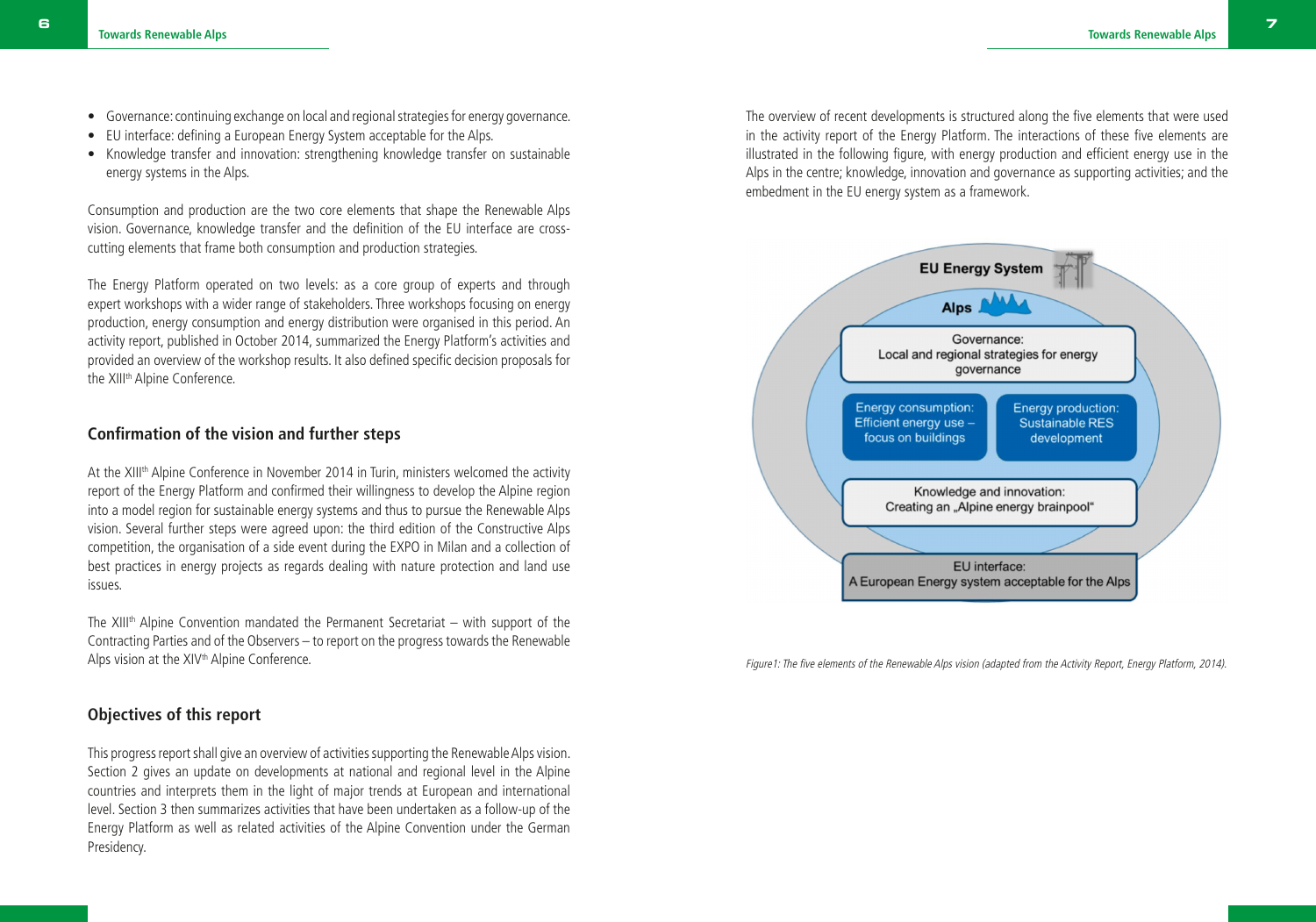## 2. Activities at national and regional level

This chapter gives an overview of current developments in the Alpine countries at national as well as regional level:

- The first section provides a background on relevant strategies that frame the transition towards a renewable energy system in each country.
- The second section is based on national input provided by the delegations and shows specific activities as well as new measures and instruments that have been implemented in the last two years.
- The third section discusses these activities in the light of recent developments at EU level.

#### **2.1 The policy framework of the Contracting Parties**

For a better interpretation of recent developments and new regulations by the Contracting Parties, this chapter provides a short summary on the overall policy framework in each country. Reference data is also included in Annex 1. The following overview highlights major national strategies and regulations that set the scene for energy transition.

In **Switzerland**, a new Energy Strategy 2050 was decided in 2011 with the aim to completely withdraw from nuclear energy. The five remaining nuclear power stations



shall be decommissioned at the end of their lifetime and shall not be replaced. Instead, renewable energy production shall be increased (hydroelectricity as well as 'new' renewable energies). In addition, energy efficiency shall be improved in buildings, the transport sector and appliances. The first action plan to implement the Energy Strategy 2050 was approved in 2012.<sup>2</sup>

In **Austria**, energy policy has been focusing on renewable energies since the 1990s. In 1999, a national law for a nuclear-free Austria (Bundesverfassungsgesetz für ein atomfreies Österreich) was adopted, constitutionally prohibiting nuclear power plants. The Energy Strategy 2020 sets the framework for the next years and is based on three pillars: i) energy efficiency with a stabilization of final energy consumption (target value for 2020: 1,100 PJ), ii) further development of renewable energies with a focus on hydroelectricity (including pump storage), wind power, biomass and photovoltaic (PV) power and iii) increasing security of supply through a diversification of sources.<sup>3</sup> The Energy Strategy 2020 is designed to meet the objectives for Austria according to the EU Energy Package 2020, especially the renewable energy target according to Directive 2009/28/EC (34% renewable energy share by 2020).

In the preparation of the COP21 conference, the **French** government launched an energy transition process, which has the objective to strengthen renewable energies and to reduce the dependence on nuclear energy. With the Energy Transition to Green Growth Act (Loi relative à la transition énergétique pour la croissance verte - LTECV), the government defined specific targets to reduce France's energy dependency and CO<sub>2</sub> emissions.<sup>4</sup> It aims at reducing greenhouse gas (GHG) emissions by 40% until 2030 (compared to 1990), reducing final energy consumption by 50% until 2050 (compared to 2012) and increasing the share of renewable energy sources to 40% of the electricity production by 2030. The share of nuclear power shall be reduced to 50% by 2025. Specific actions to reach these targets have been identified for several sectors: renovation of buildings, development of clean transport solutions, circular economy and the promotion of renewable energies. For the building and housing sector, the LTECV builds on existing legislation: With the transposition of the Energy Performance of Building Directive (EPBD) and the two Grenelle laws, France already has an important set of regulations aiming at decreasing the energy consumption of the building and housing sector. Those regulations deal with the energy performance of newly constructed buildings and renovated buildings. The Energy Performance Certificate (EPC) has also raised awareness of citizens for the energy performance of their dwellings.

2. Energy Strategy 2050 for Switzerland and first action plan (2012)

3. Energy Strategy Austria 2020 (2010)

<sup>4.</sup> Energy transition to Green Growth Act, France (2015)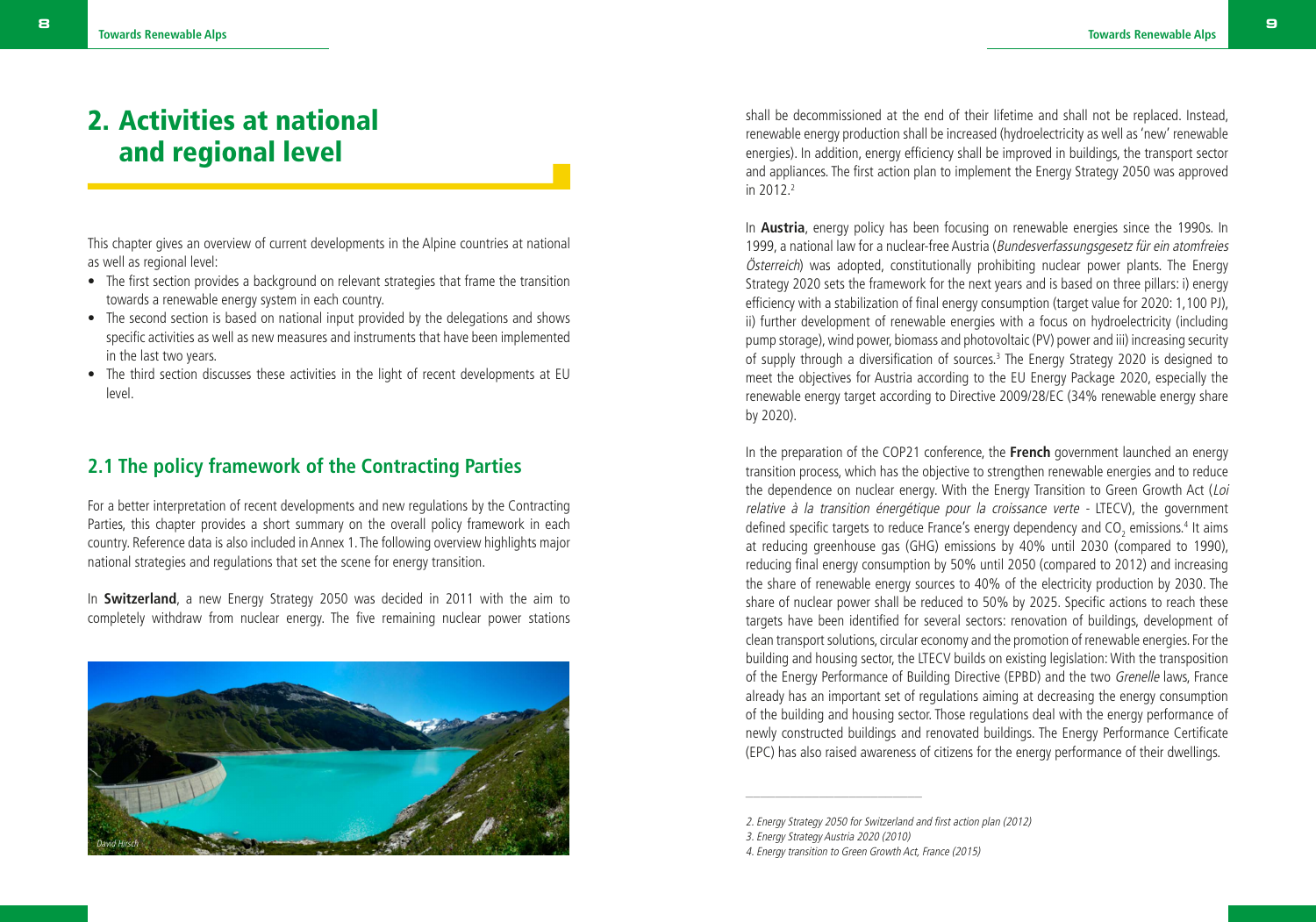In **Italy**, a National Energy Strategy (Strategia Energetica Nazionale - SEN) was approved in 2013.<sup>5</sup> It defines four main objectives for the Italian energy system: i) reduction of energy costs by aligning prices to European averages, ii) meeting and going beyond European targets as set out in the 2020 European Climate & Energy package and the National Action Plan of 2010, iii) improving supply security and iv) boosting growth and employment by mobilizing investments in the energy sector. An improvement of energy efficiency is at the core of the SEN and it is foreseen to reduce final energy consumption by 15.5 Mtoe between 2011 and 2020. The SEN also foresees further support to increase the share of renewable energies. The development of non-hydroelectricity renewable energy production has increased very sharply between 2008 and 2013 due to generous feed-in tariffs. This trend is expected to continue in the coming years, but Italy will still remain dependent on energy imports.<sup>6</sup>

**Germany** is implementing a long-term overall strategy that embraces all sectors of the economy and aims to restructure the energy supply to make it secure, economic and environmentally compatible. The main pillars of the energy transition (*Energiewende*) are boosting energy efficiency, cutting energy consumption and further expanding renewable energy in order to cover the remaining demand.<sup>7</sup> Basic targets of the *Energiewende* have been established in the Energy Concept, which was adopted in 2010. It determines that Germany will inter alia reduce its GHG emissions by 40% until 2020 and by 80-95% until 2050 (compared to 1990), raise the share of renewables in gross final consumption to 18% (2020) and 60% (2050) and increase final energy productivity by an annual 2.1% until 2050. An action plan, which followed the Energy Concept in June 2011 after the events in Fukushima, foresees a complete phasing-out of nuclear energy until 2022. Germany's efforts have resulted in a considerable success of renewable energy deployment, particularly in the electricity sector. In 2014, the share of renewables in gross final energy consumption reached 13.5% (27.4% of gross electricity consumption). In Bavaria, the renewables share was even higher, with 18.8% in gross final energy consumption and 36.2% in gross electricity consumption.

**Liechtenstein** adopted its National Energy Strategy 2020 in the year 2012. The strategy is based on the 20-20-20 target system and defines six areas for action. Improving energy efficiency of buildings had been an important pillar in the previous energy concept that will be continued until 2020. In addition, energy efficiency shall be improved in appliances and processes as well as the mobility sector. The Energy Strategy 2020 also foresees the

**Slovenia** adopted its National Renewable Energy Policy in 2010 for the period 2010- 2020.9 The most important renewable source of energy in the country is wood biomass, followed by hydropower. In recent years, development has been most dynamic in exploiting solar energy and biogas. The potential of these energy sources, plus wind and geothermal energy, is likely to contribute to increased consumption of renewable energy sources. The objectives of Slovenia's energy policy for renewable energy sources are to ensure a 25% share of renewable energy sources in final energy consumption and a 10% share of renewables in transport by 2020. Based on current forecasts, this will involve a doubling of the energy generated from renewable sources relative to the baseline year of 2005, halting the growth of final energy consumption as well as implementing efficient energy use and renewable energy sources as economic development priorities. In the long term, the share of renewable energy sources in final energy consumption needs to be further increased. There are also two action plans for fostering activities in the field of energy efficiency: i) an action plan for energy efficiency for the period 2014-2020, and ii) an action plan for nearly zero energy buildings 2014-2020 and a Long Term Strategy for Mobilising Investments in the Energy Renovation of Buildings. In 2015, Slovenia and Croatia have agreed to extend the lifespan of the jointly owned Krsko nuclear power plant in Slovenia from 40 to 60 years, based on their evaluation of the plant's record in operational safety and economic results.

The **Principality of Monaco** has a large number of seawater heat pumps, which constitute an important energy asset. Nevertheless, there is still significant potential for limiting emissions and improving energy efficiency in existing buildings. As part of its efforts to achieve its emissions targets and communicate its post-2020 commitment, the Principality decided to define a reduction strategy for buildings throughout the country. This strategy will require performance and energy substitution measures. It should lead to the formulation of an energy master plan that will cover supply, energy carriers and local production, with the long-term goal of carbon neutrality. 10

#### **Synthesis:**

• The Contracting Parties have developed overall policy frameworks for a comprehensive energy transition. The energy policy frameworks of the Alpine countries include a strengthening of

\_\_\_\_\_\_\_\_\_\_\_\_\_\_\_\_\_\_\_\_\_\_\_\_

further development of renewable energies, an awareness raising campaign as well as the improvement of the knowledge base and energy data.<sup>8</sup>

<sup>5.</sup> Italian National Energy Strategy (2013)

<sup>6.</sup> Deloitte (2015): European energy market reform: Country profile – Italy

<sup>7.</sup> Energy transition in Germany: Overall strategy and additional information, www.bmwi.en

<sup>8.</sup> National Energy Strategy Liechtenstein (2012)

<sup>9.</sup> National Renewable Energy Action Plan 2010-2020 (NREAP), Slovenia (2010)

<sup>10.</sup> Principality of Monaco national contribution to the United Nations Framework Convention on Climate Change (2015)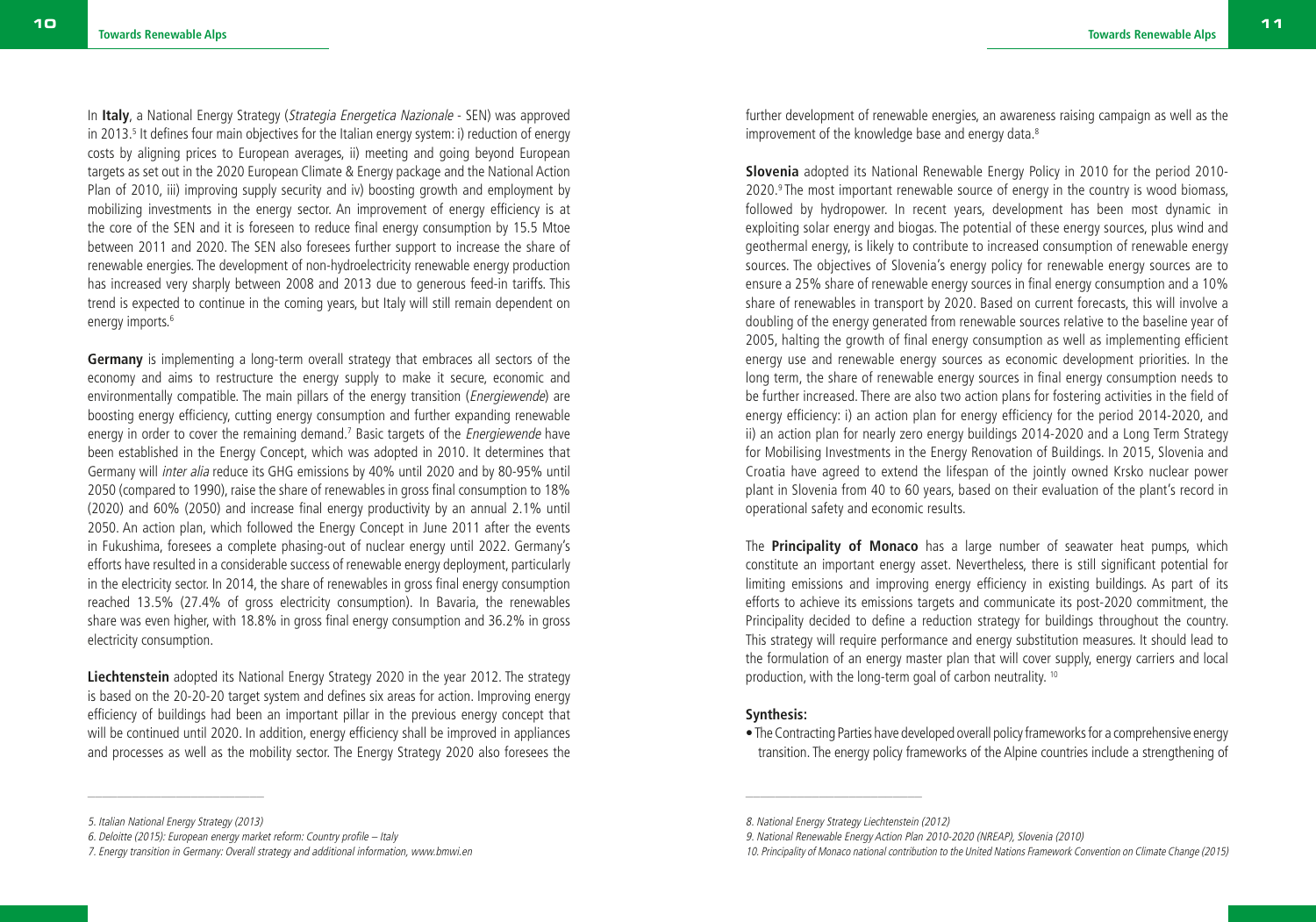renewable energies, an improvement of energy efficiency and thus also the support of climate change mitigation and adaptation policies. While some Contracting Parties initially had a lower share of renewable energies (e.g. Italy, France and Germany), others already started from an energy system with a large share of renewables (e.g. Austria and Switzerland, with a strong focus on hydroelectricity). All countries aim at further development of renewable energy sources, with the most ambitious targets of a nearly 100% renewable energy system by 2050 in Switzerland and Austria and shares of 60% in gross final energy consumption and at least 80% in gross electricity consumption by 2050 in Germany. While some Alpine countries like Austria or Liechtenstein have never operated nuclear power plants, others have stopped producing nuclear energy (Italy), decided to phase it out (Switzerland and Germany), or are reducing their dependency on nuclear energy (France).

• The national strategies are in line with the EU 2020 climate and energy package, which defines specific targets for GHG reduction, energy savings and the share of renewables in final gross consumption (see Annex 1 for an overview). Most Alpine countries have also already put in place energy strategies for 2030 or even 2050 that consider the overall target system of the 2030 EU Energy Strategy.

#### **2.2 Recent initiatives as reported by the Contracting Parties**

All Contracting Parties have delivered input on the implementation of the Renewable Alps vision. The following table gives an overview on the reported developments. It can be seen that the Contracting Parties have reported overall policy programmes as well as specific measures and instruments. Some information also relates to specific experiences with measures and instruments.

|                                               | Name of programme/measure/instrument                                                                                                                                                                                                              | <b>Implementing</b><br>country |  |
|-----------------------------------------------|---------------------------------------------------------------------------------------------------------------------------------------------------------------------------------------------------------------------------------------------------|--------------------------------|--|
| Element 1 -<br><b>Energy con-</b><br>sumption | National Action Plan on Energy Efficiency, inclu-<br>ding reinforcement of the $CO2$ -related buildings<br>modernisation programme; Energy Efficiency<br><b>Strategy for Buildings</b><br>Climate Action Programme 2020 with over 100<br>measures | Germany                        |  |
|                                               | Tax deduction for energy-efficient refurbishments                                                                                                                                                                                                 | Italy                          |  |
|                                               | New regulations on sustainable buildings within<br>the LTECV Act                                                                                                                                                                                  | France                         |  |

|  | Element 2 -<br><b>Energy</b><br>production             | Review and adjustment of the Renewable Energy<br>Sources Act                                                                                                                                                                                | Germany                                                                             |
|--|--------------------------------------------------------|---------------------------------------------------------------------------------------------------------------------------------------------------------------------------------------------------------------------------------------------|-------------------------------------------------------------------------------------|
|  |                                                        | Experiences with feed-in tariff scheme for photo-<br>voltaic power                                                                                                                                                                          | Italy                                                                               |
|  |                                                        | Feed-in tariff scheme for renewable energy<br>sources and combined heat and power                                                                                                                                                           | Slovenia                                                                            |
|  | <b>Cross-cutting</b><br>elements 1<br>and <sub>2</sub> | Climate protection initiative klimaaktiv<br>4 thematic categories: building and renovation,<br>energy savings, renewable energy and mobility                                                                                                | Austria                                                                             |
|  |                                                        | SwissEnergy programme with focus on buildings,<br>renewable energy, mobility, industry and services<br>sectors and electrical appliances                                                                                                    | Switzerland                                                                         |
|  |                                                        | Energy efficiency law, including support for ener-<br>gy efficiency measures as well as solar thermal,<br>heat pump and photovoltaic systems                                                                                                | Liechtenstein                                                                       |
|  |                                                        | Mission for Energy Transition                                                                                                                                                                                                               | Monaco                                                                              |
|  | Element 3 -<br>Governance                              | Climate and Energy Model Regions: support<br>for regions that pursue the target of becoming<br>independent from fossil fuels                                                                                                                | Austria                                                                             |
|  |                                                        | Support for local implementation of the Bavarian<br>Energy Programme: communal energy coaches,<br>preparation of local energy management plans<br>and energy concepts, establishment of energy<br>agencies, energy efficiency networks etc. | Germany                                                                             |
|  |                                                        | Cities and municipalities, training and further<br>education, and communication measures of the<br>SwissEnergy programme                                                                                                                    | Switzerland                                                                         |
|  | Element 4 -<br><b>EU</b> Interface                     | Pentalateral Forum                                                                                                                                                                                                                          | Germany, France,<br>Switzerland, Austria<br>(with Benelux countries)                |
|  |                                                        | <b>Electricity Neighbours</b>                                                                                                                                                                                                               | Germany, France,<br>Switzerland, Austria,<br>Italy (with 7 additional<br>countries) |
|  |                                                        | <b>EUSALP</b>                                                                                                                                                                                                                               | France, Switzerland,<br>Austria, Italy, Germany,<br>Slovenia, Liechtenstein         |
|  | <b>Element 5 -</b><br>Knowledge                        | Green Economy Action Plan, including Master-<br>plan Cleantech                                                                                                                                                                              | Switzerland                                                                         |
|  | transfer and<br>innovation                             | Framework programme for a transition to a<br>Green Economy with an action programme and a<br>plan of activities for 2015-2016                                                                                                               | Slovenia                                                                            |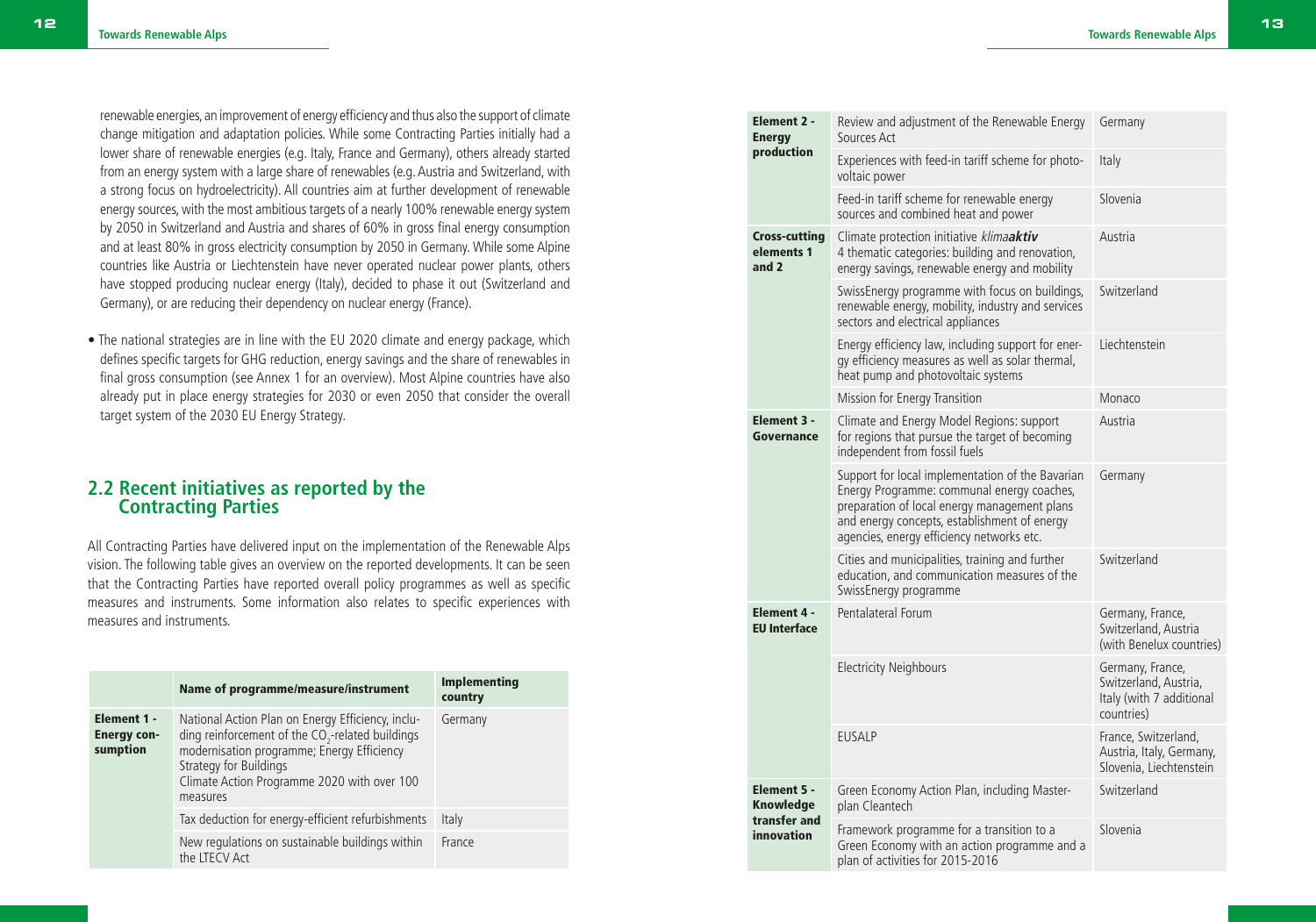

#### **2.2.1 Elements 1 and 2: Energy production and consumption**

As many recent activities relate to both energy consumption and production, these two elements are merged for this progress report.

**Austria** has set up a comprehensive climate protection initiative. klima**aktiv** is an integral part of Austria's climate strategy and brings together all activities at the interface of climate and energy policy. klima**aktiv**'s primary objective is to launch and promote high-quality climate-friendly technologies and services. Under the four thematic headings of Building and Renovation, Saving Energy, Renewable Energy and Mobility, klima**aktiv** outlines new solutions, sets quality standards, increases the knowledge and expertise of the players involved and advises companies, municipalities and private households.

The Building and Renovation (*Bauen & Sanieren*) programme is being implemented in all areas of market activity. Energy-efficient building and the use of renewable energy sources thus help to reduce greenhouse gases. The central component of this strategy is the 'klima**aktiv** building standard', which is the Austrian building sustainability rating system. With respect to renewable energy systems compatible with the Alpine environment, the quality management for biomass district heating systems is another interesting element of klima**aktiv**. It is recognised that wood is a regional energy source that needs to be used efficiently in district heating systems. Under the heating plant quality management programme, each district heating plant needs to undergo a quality control process to identify options for efficiency improvements and thus an efficient use of regional biomass.11

In **Germany**, the policy framework for the Energiewende, including both an increasing share of renewables and the improvement of energy efficiency, is evaluated in a monitoring report on a yearly basis. Following discussions on the costs of the Energiewende, the Renewable Energy Sources Act (Erneuerbare-Energien-Gesetz EEG), as a major policy instrument for the deployment of renewable energies, was reviewed in 2013/2014. The EEG 2014 aims at ensuring that Germany can continue on its path towards a renewable energy system by defining a reliable deployment corridor, committing all larger installations to market their electricity directly and testing the allocation of funding for renewables through tendering. Thus, renewable energies are more and more integrated in the regular energy market so that costs for consumers can be minimised. In addition, an overall blueprint for the electricity system was developed in 2015 with a whitepaper on electricity markets (Weißbuch Strommarkt), based on extensive consultations, also with neighbouring countries.<sup>12</sup>

In addition, Germany further developed its energy efficiency policy. Adopted in December 2014, the National Action Plan on Energy Efficiency (NAPE) defines Germany's efficiency strategy until 2018. Key elements include the reinforcement of the CO<sub>2</sub>-related building modernisation programme, the introduction of a competitive tendering scheme for energy efficiency projects and the creation of energy efficiency networks for companies.<sup>13</sup> Additionally, Germany adopted an Energy Efficiency Strategy for Buildings (ESG) in November 2015 to boost efficiency in a sector that accounts for up to 40% of final energy consumption. The German Federal Government set the ambitious goal of achieving a virtually climate-neutral building stock by 2050. In order to achieve this, the demand for heating and cooling energy will have to be reduced significantly through suitable efficiency measures and an increasing share of renewable energy shall cover the remaining demand. Adopted in December 2014, the Climate Action Programme 2020 contains additional measures the German government has put in place to achieve the 2020 GHG reduction target. Germany will also develop a Climate Action Plan 2050 describing further reduction steps to be taken up to the target year of 2050 in the light of the outcome of the Paris climate change conference in 2015 and will back it up with actions jointly developed with the various stakeholders.

The Bavarian Energy Programme includes a focus on energy efficiency in buildings. Innovative solutions for building renovation and heating are supported in the 10,000 houses-programme, which provides financial aid for both renovation and new low-energy buildings. In addition, new energy-efficient heating systems are supported.<sup>14</sup>

\_\_\_\_\_\_\_\_\_\_\_\_\_\_\_\_\_\_\_\_\_\_\_\_

<sup>12.</sup> Ein Strommarkt für die Energiewende, Weißbuch Strommarkt, Germany (2015)

<sup>13.</sup> National Action Plan on Energy Efficiency (NAPE), Germany (2014)

<sup>14.</sup> Bavarian Energy Programme (2016)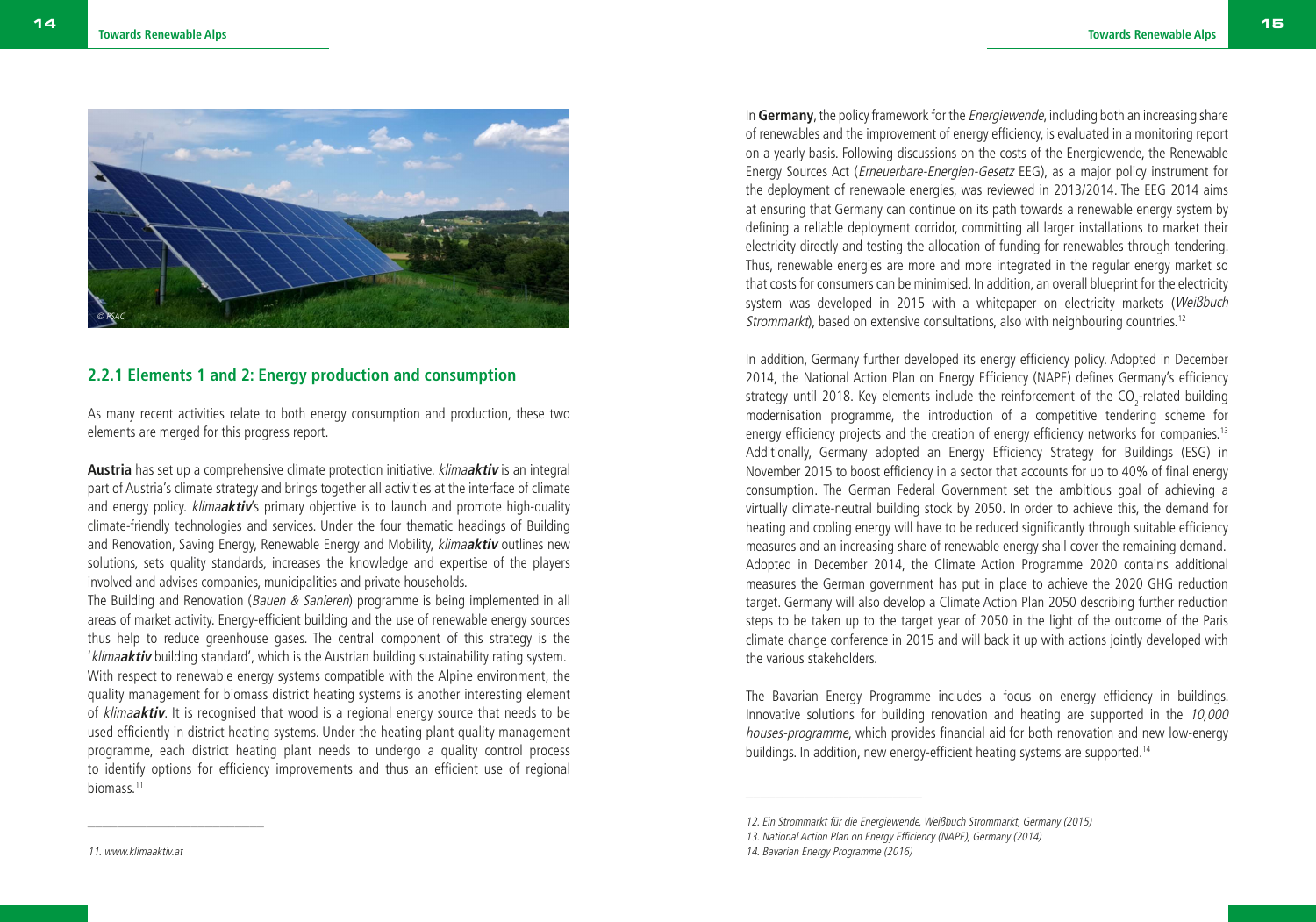A comprehensive programme to promote renewable energies as well as energy efficiency is also being implemented in **Switzerland - SwissEnergy**. Its main focus lies on energy efficiency in buildings, renewable energy, mobility, industry and services sectors, electrical appliances, cities and municipalities, training and further education, and communication. The decision by the Federal Council to withdraw step-by-step from the use of nuclear energy means that the objectives of SwissEnergy will gain importance and the programme will therefore play a significant role in the restructuring of Switzerland's energy supply in the coming decades. The cantons are among the most important partners of SwissEnergy. All cantons have their own energy offices and often also regional energy advice centres as well as support programmes. Improving the energy efficiency of buildings is a crucial pillar of the Swiss programme. All new buildings are to reach a passive house standard with respect to heat demand and a near self-sufficiency for electricity supply. The programme provides funding for renovation measures and calls for a review and further implementation of the existing labelling systems for buildings (MINERGIE standards).<sup>15</sup>



In **Italy**, a **feed-in tariff scheme for photovoltaic electricity** (PV) was implemented between 2005 and 2013. PV systems feeding electricity into the grid were subsidised by a 20-year feedin tariff (FIT) at a constant rate. The combination of high solar radiation and a very attractive FIT led to an unprecedented growth of the national PV market, as well as the relevant share of clean energy production: from less than 90 MW of installed capacity in 2007 to 18.5 GW in 2014 (with a peak in 2011

with 9.3 GW installed). Italy is now the number four global country in terms of cumulative installed PV capacity (year 2014) even if it will soon be overtaken by the USA. At national level, in 2014 PV already covered more than 7% of domestic power demand (the EU average is 3.5%), while in 2009 the share was just close to 0.2%.

However the scheme was revised five times in eight years, often in an unpredictable way or timescale, sometimes with retroactive effect. Nowadays, PV plant installation is encouraged only through a tax credit and indirect incentives such as net metering / net billing scheme (scambio sul posto), which was recently extended to PV plants with a nominal power of up to 500 kWp (however with a negative effect on the emerging market for storage systems).

The outcomes of Italian FIT are currently being debated from several points of view. From the environmental perspective, this is a successful story for a clean energy source penetration. With respect to the stability of the national energy system and the adequate response capability to distributed generation, there are contradictory opinions. The same goes for the current and long-term financial impact on consumers' energy bills and public balance. The contribution to the national economy has certainly been relevant, although not necessarily positive. The unpredictable variations in yearly installations have had the effect of creating a very unstable PV market (from industries to engineering and installers), thus preventing the development of reliable industrial plans.

To improve energy efficiency in buildings, a **tax deduction system for the renovation of buildings** was introduced in Italy in 2007. According to this mechanism, a share of costs incurred for energy refurbishment (65% in ten fiscal years) can be deducted from national income tax. Beneficiaries may be all taxpayers, such as individuals, professionals, companies and enterprises. Similar to the PV feed-in system, the tax deduction mechanism for renovation is hampered by an unstable legal framework. As it is related to state financial laws, the mechanism needs to be reinstated for each new financial year. This has led to several changes concerning the schedule for the tax credits, the deduction percentage as well as the eligible projects. Still, the scheme has had a strong positive impact on the building stock refurbishment sector and on fostering energy-efficient urban regeneration as well as boosting employment in the building sector. According to the latest official data, from 2007 to 2013, the total national final energy savings related to this policy were slightly above 0.85 Mtoe.16

In **France**, the LTECV is the latest legislation that deals with sustainable buildings. It focuses on speeding up the energy renovation of housing and on improving the energy performance of new buildings. It has also created 75,000 jobs. The law sets an objective of 500,000 thermal renovations each year. To achieve this goal, article 14 requires insulation work to be done in case of facade restoration or roof refurbishment. In addition, existing financial incentives such as the Energy Transition Tax Credit (a 30% tax credit for thermal renovation work) and the éco-PTZ (prêt à taux zéro, a 0% loan to finance thermal renovation) have been extended. In order to raise awareness of citizens for their energy consumption and improve monitoring, article 26 of the LTECV makes the installation of heating consumption individualisation systems mandatory for all buildings with collective heating systems. Energy performance of non-residential buildings is also addressed in the LTECV in article 17. This article requires non-residential building landlords or tenants to have an energy audit performed on their buildings and to carry out energy efficiency measures.

\_\_\_\_\_\_\_\_\_\_\_\_\_\_\_\_\_\_\_\_\_\_\_\_

<sup>16. &</sup>quot;Le detrazioni fiscali del 55-65% per la riqualificazione energetica del patrimonio edilizio esistente 2013", Italian National Agency for New Technologies, Energy and Sustainable Economic Development, ENEA (2015)

<sup>15.</sup> Energie Schweiz Detailkonzept 2013-2020, Switzerland (2013)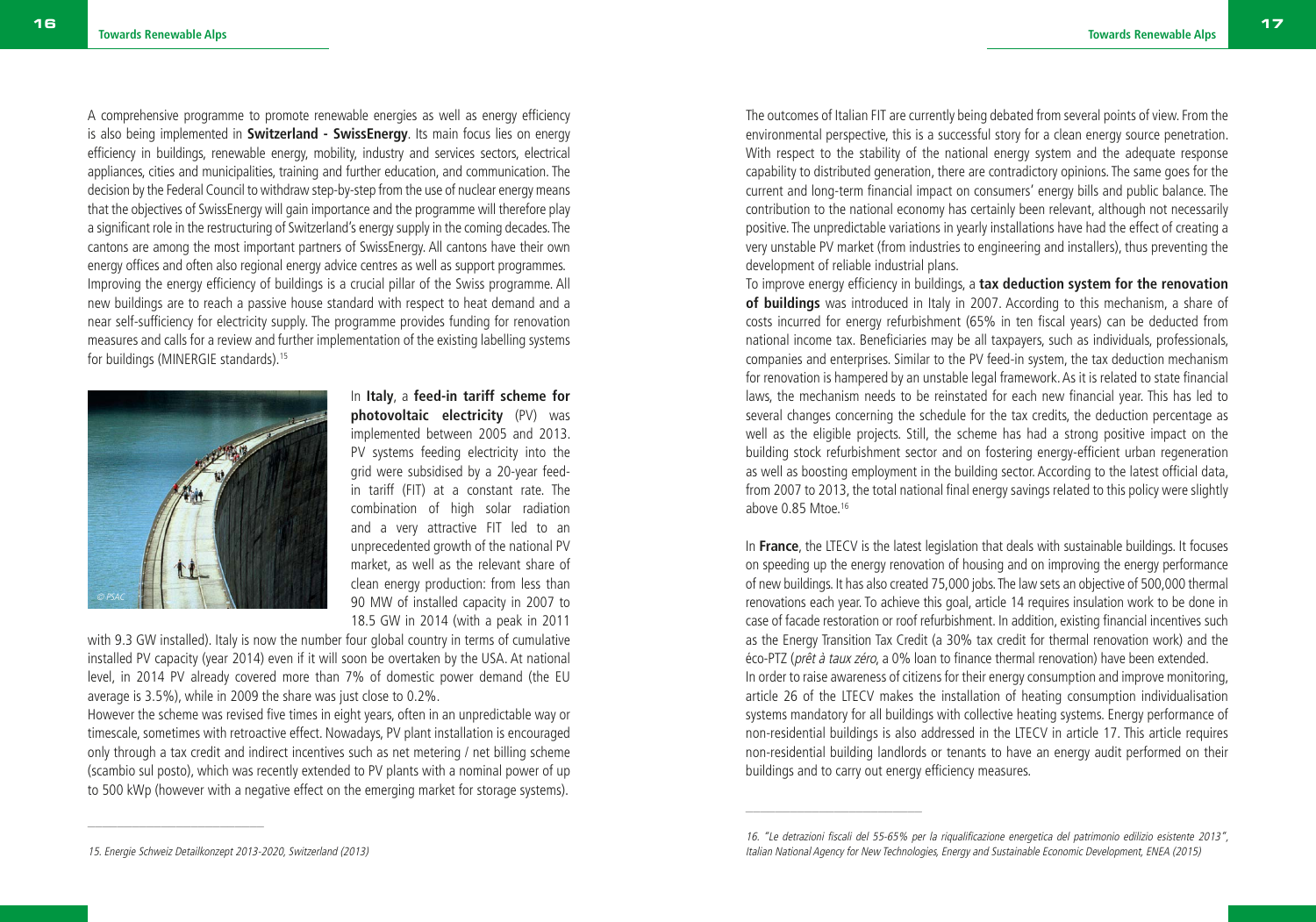Although the thermal regulation for new buildings is already ambitious (since it is considered to be the French transposition of the Nearly Zero-Energy Buildings policy addressed in the EPBD), the LTECV goes even farther by combining environmental requirements with thermal requirements. Indeed, the next thermal regulation for new buildings will take into account CO $_{_2}$  emissions in its requirements, considered over the life cycle of the building. Energy consumption requirements will also be toughened to the extent that all new buildings will be 'positive energy buildings'. In order to mobilise construction actors, these requirements will first be applied to buildings constructed for public authorities. Private developers can also build such ambitious buildings, with a financial 'constructability bonus'. This provides a financial incentive and contributes to absorbing the additional project costs.

Finally, measures to support small hydroelectricity projects such as changes in tendering procedures are being implemented.

In **Liechtenstein**, the **energy efficiency law** was implemented in 2008 as a core policy instrument and further developed in 2015. Under this law, energy efficiency measures (e.g. building and renovation of buildings, combined heat-and-power systems) as well as solar thermal collectors, heat pumps and PV systems are subsidised.

In **Slovenia**, based on the Energy Law, a **feed-in tariff support scheme for renewable energy sources and combined heat and power technologies** was implemented in 2008, with a choice between several purchasing mechanisms. Up to 2016, around 3,920 power plants have received funding from this scheme, predominantly small hydroelectricity and PV installations. The total installed capacity was about 434 MW.



Both the feed-in scheme and the energy efficiency measures are financed through a special surcharge on the network fee bills of all electricity users in Slovenia.

The new Energy Law (2014) introduced changes to the support scheme that were notified to the European Commission in May 2015. The support for new electricity capacity from renewable energy sources or combined heat and power (RES/CHP) will be granted in a competitive bidding process on the basis of clear, transparent and non-discriminatory criteria. The first public call for RES/CHP projects will be announced four to six months after the positive decision from the European Commission is obtained.

Energy efficiency measures are implemented on the basis of the **National Energy** 

**Efficiency Action Plan** for the period 2014-2020, which was published in 2015.<sup>17</sup> The action plan includes measures on energy efficiency in buildings, on raising the energy efficiency of public bodies as well as for the industry and transport sectors. It also includes a special section on efficiency in heating and cooling as well as on energy transformation, transmission, distribution and demand responses.

**The Principality of Monaco** established a Mission for Energy Transition in 2016. The role of this mission will be to support the development of major renewable energy production and distribution projects; to develop renewable energy sources for the benefit of the Principality; and to carry out energy efficiency improvement work. The Energy and Sustainable Development Fund of the Principality, currently dedicated to financing innovative projects in the fields of energy management and developing renewable energy, will focus on the activities of the Mission for Energy Transition.

#### **2.2.2 Element 3: Governance Continuing exchange on a regional and local level**

In **Austria**, the **Climate and Energy Model Regions programme**, which has been funded through the Climate and Energy Fund since 2007, is one of the most successful climate governance initiatives. With this initiative, the Climate and Energy Fund supports regions that strive to become independent of fossil fuels. This goal is fulfilled by drawing on the regions' own resources and by meeting energy demand with a smart mix of renewable energy generation, enhanced energy efficiency and smart management. The programme has gained significant momentum in Austria and now encompasses 99 Climate and Energy Model Regions with 899 participating communities. Together, these regions represent 2.5 million citizens. An important element of this programme is the networking and training programme: at least twice per year the Austrian model region managers meet for a two-day training and networking event.<sup>18</sup>

A similar approach is being implemented in **Bavaria** within the **Bavarian Energy Programme**. This programme includes a comprehensive instrument mix to improve the local implementation of the *Energiewende*. These include financial support for communal energy coaches, the preparation of local energy management plans and energy concepts, the establishment of energy agencies and many others.<sup>19</sup>

<sup>17.</sup> National Energy Efficiency Action Plan 2014-2020 for Slovenia

<sup>18.</sup> Factsheet: "Climate and Energy Model Regions An Austrian blueprint for a successful bottom-up approach in the field of climate change and energy", Climate and Energy Fund (2016) 19. Bavarian Energy Programme (2016)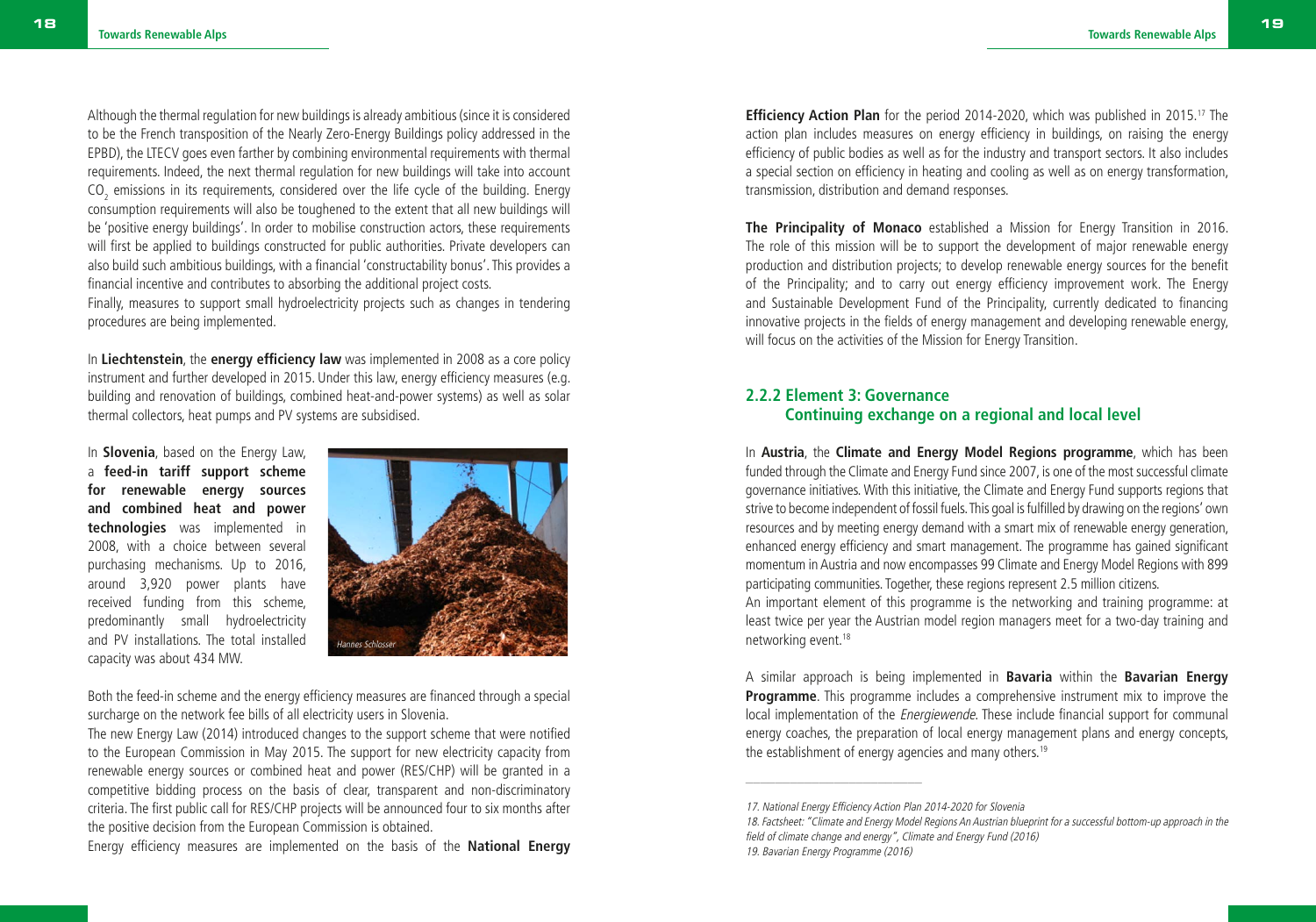#### **2.2.3 Element 4: EU interface A European Energy System acceptable for the Alps**



Since increasing the share of intermittent renewable energies in the energy system is easier in more integrated markets and such markets also offer the most costeffective way to guarantee security of supply, it is important for the Contracting Parties of the Alpine Convention to coordinate and cooperate with their neighbours when developing their energy policies.

In the Pentalateral Energy Forum, the Contracting Parties France, Switzerland, Austria and Germany have been working

together with the Netherlands, Belgium and Luxemburg on electricity issues such as market coupling, security of supply and flexibility in the electricity markets. In 2015 the forum issued the first regional generation adequacy report.

Furthermore, in 2014 Germany started a series of discussions with neighbouring countries ('electricity neighbours') dealing with questions of electricity markets and security of supply, which included *inter alia* the Contracting Parties France, Switzerland, Austria and Italy, and which resulted in a common declaration signed in June 2015. In the SEN, Italy reports 3,000 MW of foreseen increase in transmission lines capacity in its northern area, as well as market integration.

#### **2.2.4 Element 5: Knowledge transfer and innovation**

In 2013, the **Swiss Government adopted the Green Economy Action Plan** with the objective to conserve natural resources, make consumption more environmentally friendly and strengthen the circular economy. To strengthen innovative technologies for a Green Economy, the action plan includes the Masterplan Cleantech for energy efficiency and renewable energy sources (action 21). The Masterplan Cleantech has the objective to bring together all relevant stakeholders and to create synergies, e.g. through an improved cooperation between the private and public level or an improved knowledge transfer between science and SMEs. The master plan illustrates the potential for green innovations on a global scale (patents, exports, etc.) and defines targets as well as specific actions to strengthen the country's competitiveness.

The Federal Office for the Environment is heading the 2013 Green Economy Action Plan. Other ministries are participating in the implementation.20

The **Energy Strategy of Liechtenstein** includes several specific measures that foster the knowledge transfer between different stakeholders. Several training measures are being implemented within this strategy, targeting university students but also stakeholders in the building sector. Awareness raising measures as well as an exchange of best practices are conducted for the general public. An energy coaching programme as well as the establishment of energy agencies (*Energiefachstellen*) shall support the implementation of specific measures on all levels.<sup>21</sup>

The **Slovenian government programme 'Connected for Growth, Green-Smart-Efficient'** adopted in 2015 aims at fostering the transition to a Green Economy as a response to the development challenges of modern society. The document builds upon environmental, economic and social synergies, highlighting renewable energy sources and energy efficiency. Special attention is given to achieving a wider social consensus and the more active participation of everyone in the process of shifting to a Green Economy. A structured dialogue or partnership of all stakeholders is established in order to ensure smooth implementation of the adopted programme.

#### **2.3 Reflection on recent activities in light of EU and international developments**

National energy policies need to be seen in the light of the relevant framework legislation at EU level. The **EU Energy Strategy 2020** sets targets to increase the share of renewable energies as well as GHG emissions and formulates specific targets per EU member state (Renewable Energy Directive 2009/28/EC, Directive 406/2009/EC on effort sharing). In addition, the EU Member States have committed to define specific targets to improve energy efficiency and to develop national action plans with specific measures (Energy Efficiency Directive 2012/27/EU). The respective targets per member state are summarized in Annex 1.

The **climate and energy policy framework for the period 2020-2030** that the European Council agreed upon in its conclusions in October 2014 has the objective to

20. Swiss Federal Office for the Environment, www.bafu.admin.ch

<sup>21.</sup> Energy Strategy 2020 for Liechtenstein (2012)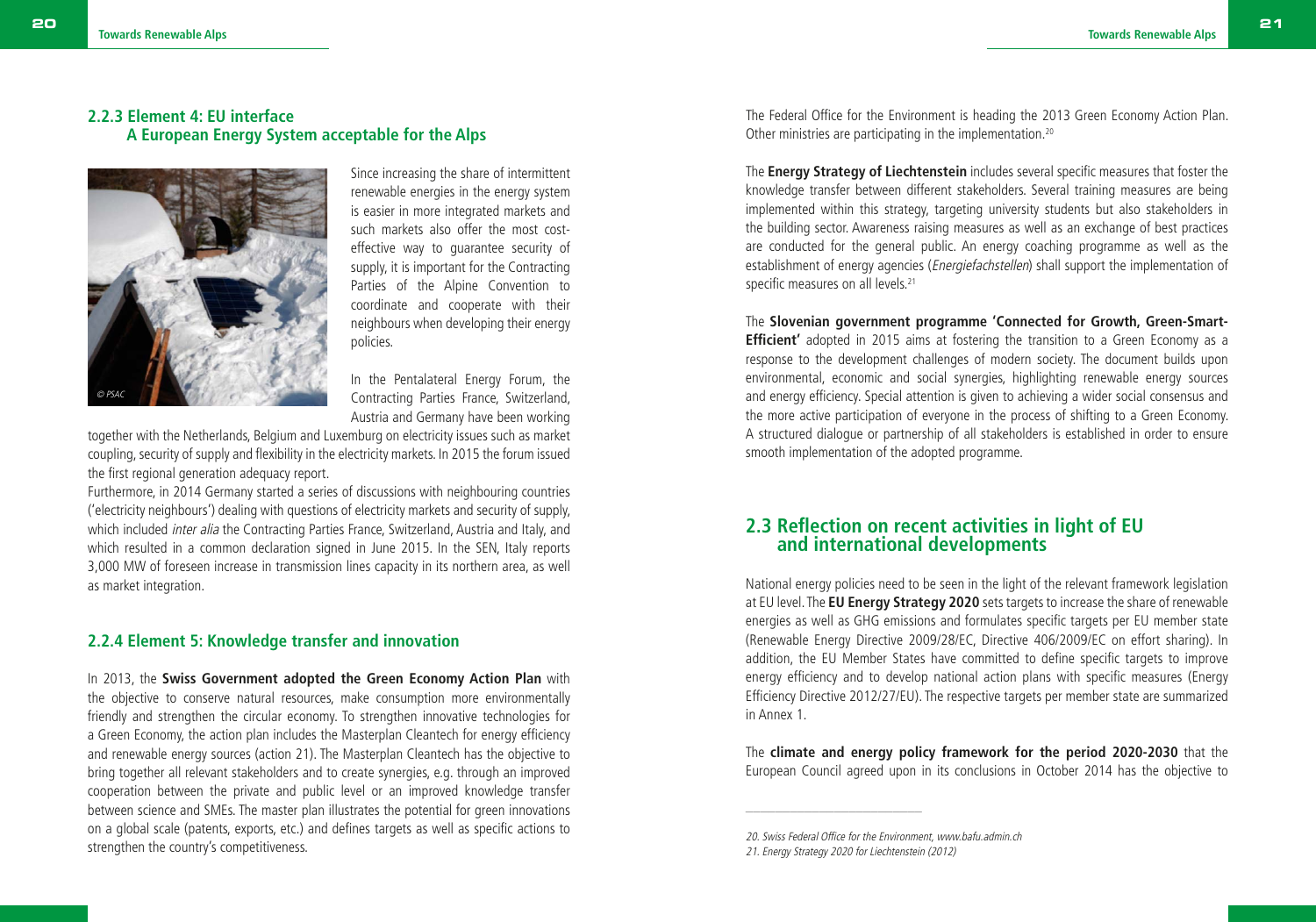

further develop the three main elements of the 2020 framework and to define the further target pathway. The 2030 framework establishes that until 2030, GHG emissions shall be reduced by 40% (compared to 1990), renewable energies shall reach a share of at least 27% in gross final energy consumption and energy efficiency shall be improved by at least 27%. The European Council also agreed that the 2030 efficiency target will be reviewed before 2020 to decide whether it can be raised to 30%. While the target for GHG emission reduction - with regard to the sectors not covered by the Emission Trading System - will be translated into binding targets for each EU Member State, this will not be the case for the targets for renewables and efficiency. With regard to the renewables target, it was decided that it shall initially be achieved by EU Member States contributions and complemented by EU mechanisms, which will become operational if necessary to ensure target achievement.

In February 2015, the European Commission published its **Framework Strategy for a Resilient Energy Union with a Forward-Looking Climate Change Policy<sup>22</sup> which** sets out the main pillars for developing an EU Energy Union to give consumers secure, sustainable, competitive and affordable energy. It builds on the fact that an integrated energy market is needed to create more competition, lead to greater market efficiency and produce affordable prices for consumers.

The Energy Union strategy has five mutually reinforcing and closely interrelated dimensions designed to bring greater energy security, sustainability and competitiveness:

- energy security, solidarity and trust
- a fully integrated European energy market
- energy efficiency contributing to moderation of demand
- decarbonising the economy

\_\_\_\_\_\_\_\_\_\_\_\_\_\_\_\_\_\_\_\_\_\_\_\_

- research, innovation and competitiveness.

The point 'fully integrated European energy market' refers to the further development and integration of the energy infrastructure. It builds on the 2014 European Energy Security Strategy, which has identified 33 infrastructure projects that are essential to improve security of supply and to better connect energy markets. While the first list of priority projects did not include any infrastructure projects in the Alpine region, the updated list of 2015 does.<sup>23</sup> Before these projects are further developed, it will be necessary to ensure a design that is sustainable for the Alpine environment.

The **first progress report on the Energy Union** (COM (2015) 572 final) illustrates first achievements in the different dimensions and also indicates whether EU Member States are on track to reach their 2020 targets. Regarding GHG reductions, it mentions that Austria will need to take additional action, while all other countries are on track. Regarding the renewables targets, all EU Member States have met their interim 2013/2014 targets and are mostly on track to reach their 2020 targets; among the Alpine Convention countries, only France will have to review its progress. Regarding energy efficiency, all EU Member States have been asked to increase their efforts. However, it is noted that some member states (including Germany, Austria and Italy) have adjusted their targets, taking on more ambitious energy efficiency targets.

To interpret recent national achievements and targets, it is also necessary to consider the results of the **COP21 in Paris**. At this conference, 195 countries adopted a universal, legally binding global climate deal, the Paris agreement. The agreement sets out a global action plan to avoid dangerous climate change by limiting global warming to well below 2°C. The agreement is due to enter into force by 2020 and includes the following key elements on climate change mitigation:

<sup>23.</sup> For further information please refer to the Union list of projects of common interest, which is part of the Energy Union Package: https://ec.europa.eu/energy/sites/ener/files/documents/5\_2%20PCI%20annex.pdf This list includes for example the following infrastructure projects: Cluster Germany - Austria - Switzerland with capacity increase in Lake Constance area (PCI No. 2.11), several storage projects in Austria and Germany (PCI No., 2.18 – 2.22) or several projects to reinforce the interconnection between Austria and Italy as well as Austria and Germany (PCI No. 3.1. – 3.4).

<sup>22.</sup> EU Commission, Communication, COM (2015) 80 final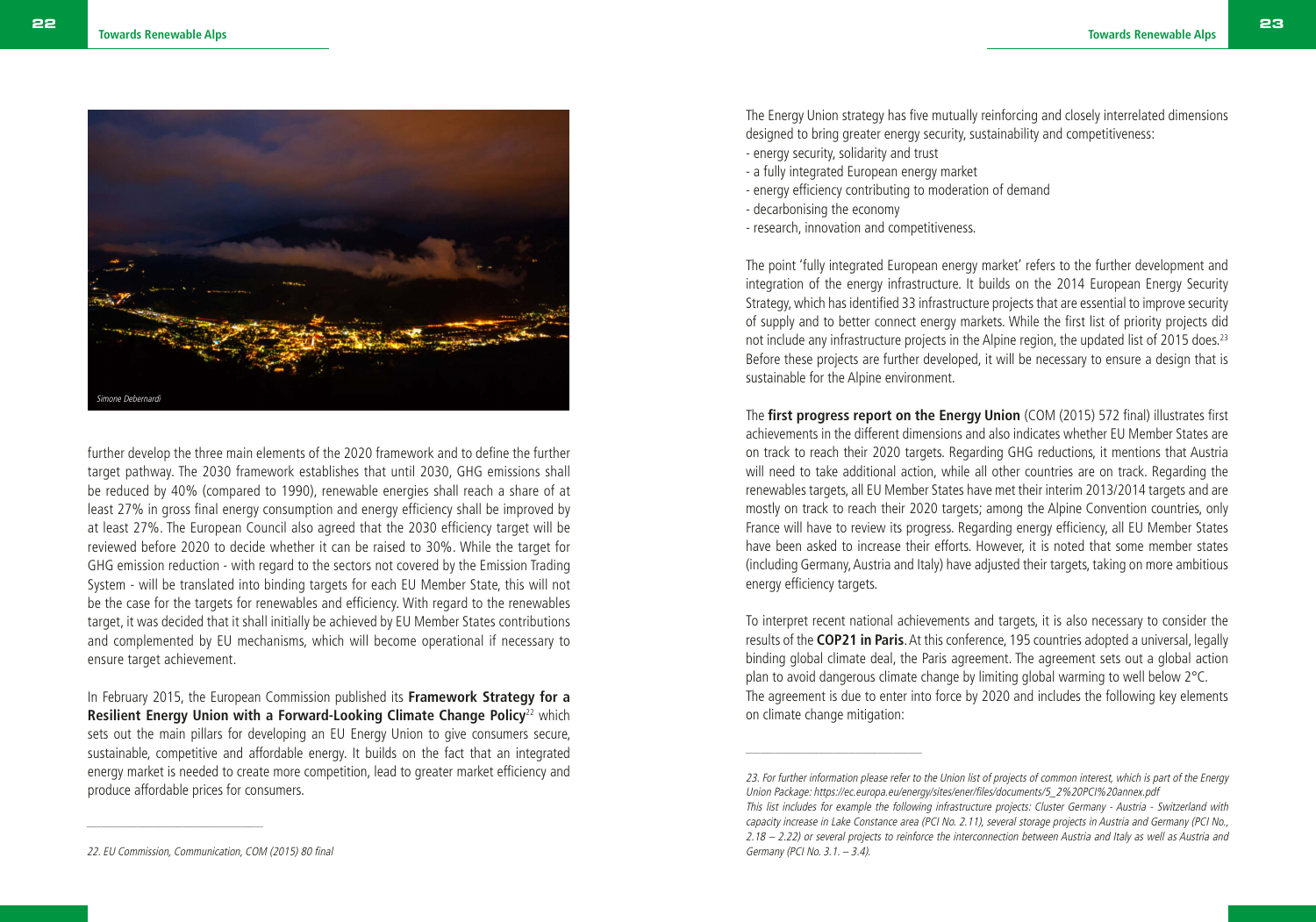- Targets: restricting the increase in global average temperature to well below 2°C above pre-industrial levels and pursuing efforts to limit the temperature increase to 1.5°C above pre-industrial levels. This would significantly reduce the risks and impacts of climate change.
- Pathway: The agreement recognises the need for global emissions to peak as soon as possible, acknowledging that this will take longer for developing countries. It calls for a rapid reduction of emissions thereafter in accordance with the best available science.
- Details: The agreement also includes elements on adaptation, finance, loss and damage and international support.

Meeting these ambitious targets will require further effort and coordination at EU and national level. On 2 March 2016, the European Commission presented an assessment of the implications of the new global climate agreement for the European Union.<sup>24</sup> The assessment looks at the next steps in the process and examines how the Paris Agreement will be implemented in the EU. Especially, it is noted that the 2030 climate and energy package needs to be specified as soon as possible, setting GHG reduction targets per member state and defining an improved governance system for the post-2020 period.

In 2015, the **European Union Strategy for the Alpine Region (EUSALP)** was approved and a corresponding action plan defined, whereby action nine strives to make the Alpine region a model region for energy efficiency and renewable energy.25

Finally, national strategies and objectives are also being implemented at regional and local levels. **International networks of municipalities**, such as the Covenant of Mayors for Climate and Energy, the European Energy Award and the Climate Alliance foster local energy efficiency measures.

#### **Synthesis:**

Recent developments at European as well as international level re-confirm and strengthen the transition process towards a low-carbon economy and require further efforts at all stages. In particular, the transition towards a renewable energy system will have to be accelerated, and additional measures to improve energy efficiency will be necessary. While the Contracting Parties of the Alpine Convention are largely on track to meet their targets under the EU 2020 framework, further efforts will be required, especially to meet the ambitious targets of the Paris global climate change agreement.

Many individual activities towards the Renewable Alps vision are being implemented in the frame of the policies and initiatives reported above. Numerous activities have also been pursued in the frame of the Alpine Convention itself, by one or several Contracting Parties, the Permanent Secretariat or Observers. The main elements are reported in this chapter.

As agreed by the XIII<sup>th</sup> Alpine Conference, the German Presidency launched a **best practice collection of energy projects** with a focus on avoiding **conflicts concerning land use and nature protection**. The best practice collection was delegated to an external consortium. In its report the contractor identified forward-looking, economically viable projects and especially efficient technological options that provide effective solutions in conflicts with nature conservation and land use issues. Procedural aspects of the projects,



e.g. participation of stakeholders, information exchange and planning methods were also evaluated. The focus was on successfully implemented energy projects that produce, transmit or store energy rather than on research projects. The final report was presented during the Alpweek in October 2016.26

The report shows that the significant renewable energy potential of the Alpine region can often be used in a manner that observes nature conservation and avoids land use conflicts, by mitigating the physical impact of energy projects on nature and by including the relevant stakeholders during planning, construction and operation of the project. Although some renewable technologies clearly have a greater impact on nature

<sup>3.</sup> Activities in the framework of the Alpine Convention

<sup>24.</sup> EU Commission, Communication COM(2016) 110 final 25. EU Commission, EUSALP Communication (2015) 366 final, p.7

<sup>26.</sup> Best-Practice-Beispiele für landnutzungs- und naturschutzverträgliche Erneuerbare-Energien-Projekte im Alpenraum, blue et al., 2016 (also available in Italian, French and Slovenian)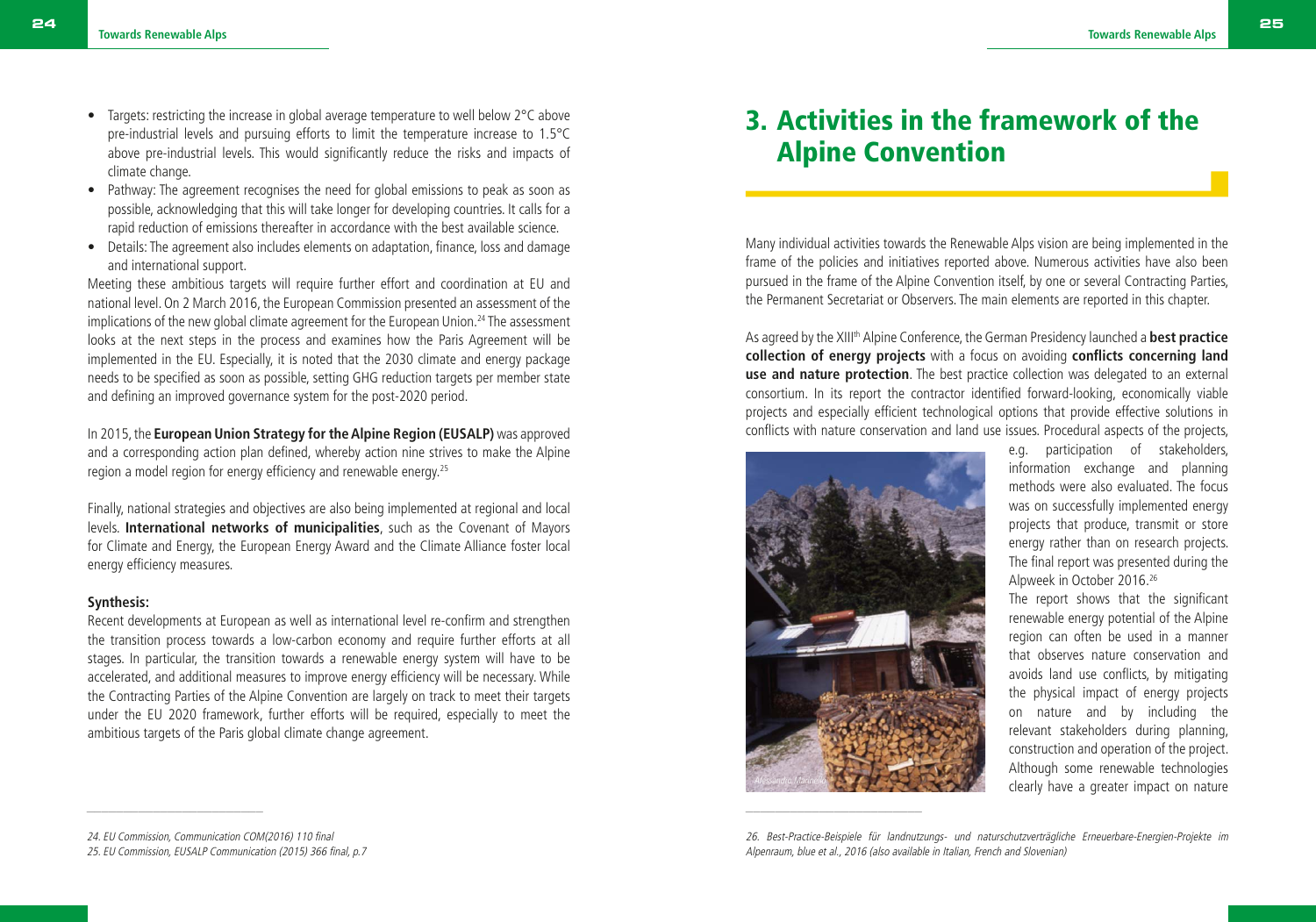and a greater potential for land use conflicts than others - e.g. hydroelectricity compared to rooftop PV systems - there are sensible solutions to mitigate risks and, therefore, successfully develop further the renewable energy potential of the Alpine region.

As a follow-up to its activities within the Energy Platform's Presidency, Switzerland organised an **Energy Forum** at the Expo in Milan in June 2015. The main objective was to share ideas and results of the Energy Platform's activities with stakeholders on national, regional and local as well as EU level and to discuss how to improve further cooperation for the Renewable Alps vision. After different keynote speeches, the stakeholders discussed common principles for renewable energy systems in the Alps as well as potentials for cooperation towards 'renewable Alps'. The discussion clearly confirmed the need for further exchange of know-how and best practice examples at all levels, including local and regional. The interest for the report of the German Presidency on best practices was strong. A large number of stakeholders also expressed their interest in further energy forums on specific energy-related topics.

Switzerland and Liechtenstein also continued with the organisation of the **Constructive Alps** award. The prize winners of the third edition of this international architecture competition were announced in October 2015 and the fourth edition was launched in November 2016. Constructive Alps has the objective to develop a cross-border approach on innovative solutions for energy-efficient buildings and aims at identifying prototype models. In 2015, the 50,000 Euro award was shared between buildings in Austria, Switzerland and Italy. Eight additional buildings received a special recognition.

Winners of the Constructive Alps Award 2015:

- First place: Krumbach vicarage, Austria: a major meeting place for local citizens, the new building is a good example of a modern building made from regional construction materials. The building is fully constructed in wood and was developed by local craftsmen.
- Second place: Türalihus and Gasthaus am Brunnen, Valendas, Switzerland: Türalihaus is a historic building that was renovated to become a holiday home. The historic building structure was mainly preserved and blended with modern facilities to create a high-quality accommodation. The Gasthaus am Brunnen is a combination of a renovated historic building and a new annex building. It is an example for sustainable tourism in the Alps.
- Third place: Casa Riga, Comano Terme, Italy: the new building is hardly visible and seems to disappear in its environment. It is used by the local fruit farmers and includes a bed & breakfast. The building is embedded in the ground, and the surrounding soil balances the temperature inside. The building has received the KlimaHaus Gold certificate.

The 1**st Alpine Building Conference** was organised in the framework of the German Presidency of the Alpine Convention by the German Federal Ministry for the Environment, Nature Conservation and Nuclear Safety, the Bavarian Chamber of Architects and the Technical University of Munich. It took place in Garmisch-Partenkirchen in March 2016 and was attended by more than 200 participants from eight countries. The rich tradition and potential of the Alps in adapting to the landscape, making use of local natural resources, taking the whole life cycle of buildings into account, especially considering renovation before new building, and last but not least encouraging participative processes to shape the future of communities, were some of the main guiding principles of successful Alpine building discussed throughout the conference. The participants called for the establishment of a regular alpine-wide exchange in this field.

In April 2016, the first pan-Alpine **workshop on Climate change and energy efficiency in hotel and restaurant businesses** was organized in Oberschleißheim by the German Presidency. Participants from almost all Alpine countries were present. The aim of the workshop was to discuss experiences on how hotel and restaurant businesses can be best supported in their energy efficiency efforts. Experiences with support programmes and the implementation of specific energy efficiency measures were disseminated. In addition to the workshop, a website and a mobile app were developed to provide a platform with information on climate mitigation and energy efficiency initiatives as well as best practice projects in the Alps.



The **2nd Alpen-Forum-Innsbruck** entitled Climate Change and Energy was organized in October 2015 in Innsbruck by the Permanent Secretariat, the alpS research institute, the French Institute, the University and the Municipality of Innsbruck. The forum was part of a continuing series of five public information evenings on climate change, with sectorial focus, organised by this partnership for the general public in 2015 and 2016. It gave an insight into the challenges and best practices in Austria and France, followed by a discussion.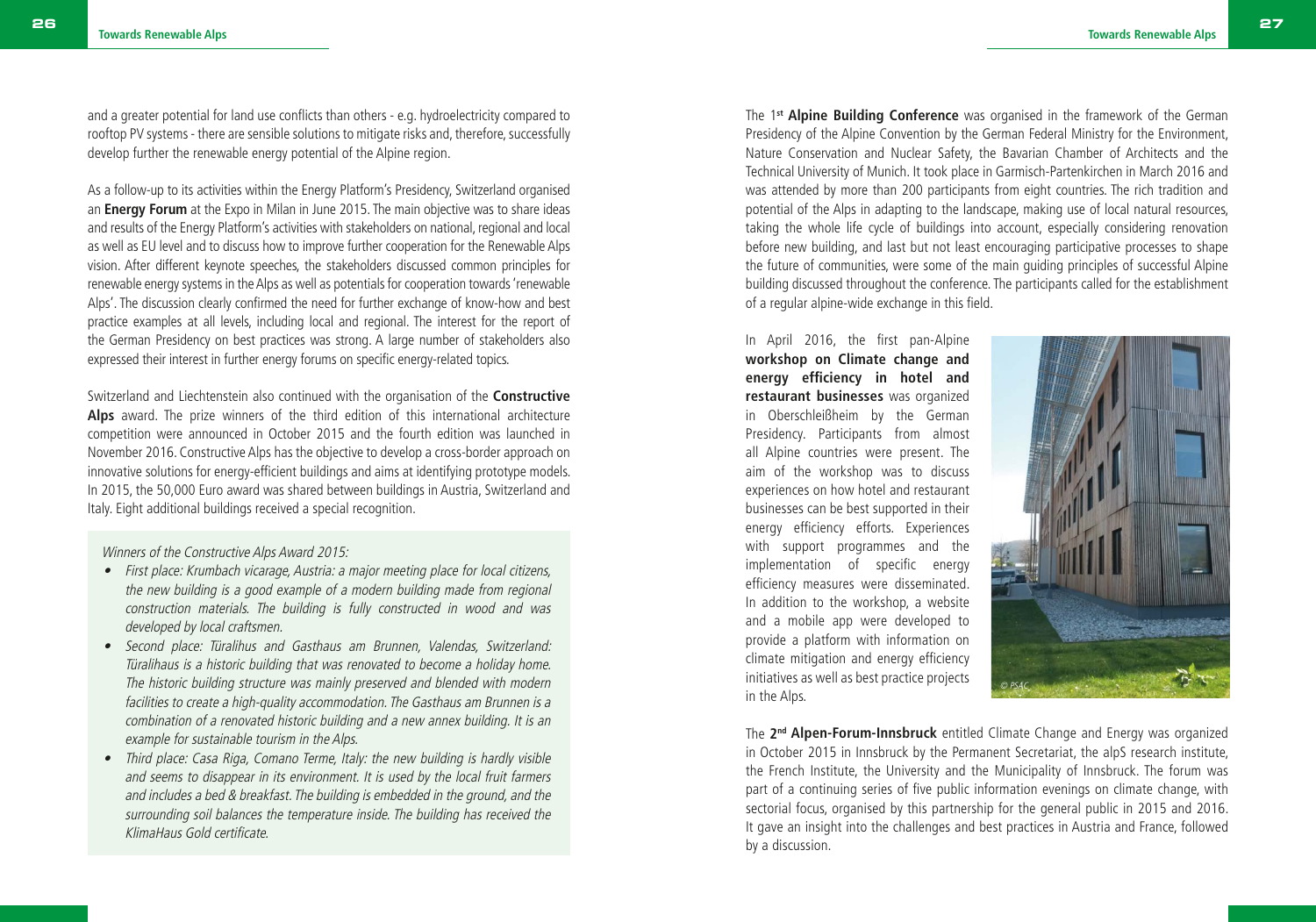Starting from 2015, the meetings of the Alpine Convention statutory bodies have systematically been organized as **green events**. The Permanent Secretariat has developed a checklist to support the Contracting Parties in endorsing this approach for their own events.

Alpine Convention Observer CIPRA International developed, with the support of the German Presidency, the **100max project**, in which more than 70 households in different parts of the Alps measured the impact of their everyday activities on their carbon footprint. The objective was to bring the topic of carbon-neutral Alps from technical questions down to aspects of individual action, behaviour and empowerment of citizens.

Finally, Green Economy was one of the priorities of the German Presidency. The sixth **Report on the State of the Alps**, to be published in early 2017, deals with this subject, including energy as one of the major aspects.

Contracting Parties of the Alpine Convention as well as the Permanent Secretariat and Observers also participated in several events and projects related to the Renewable Alps vision:

• The German Presidency supported the **conference 'Climate change mitigation now! Alpine municipalities are acting'** (Klimaschutz jetzt! Alpengemeinden setzen um), which was organized by CIPRA together with the Alliance in the Alps network as well as the Alpine Town of the Year association in October 2015 in preparation of the COP21 conference in Paris. The conference provided a platform for 120 decision makers from the local level to exchange their experiences with climate change policies and on the role of the local level to implement ambitious climate change targets.

At this conference, a call for action for the COP21 conference in Paris was agreed upon, which was officially presented by the German Presidency of the Alpine Convention and the Secretary General of the Alpine Convention at COP21. The call for action referred to the important role of the local level for an ambitious climate change policy and included specific claims regarding the role and support of municipalities in a global climate agreement (financial support to develop relevant infrastructure, development of ambitious legal frameworks as well as coaching for municipalities, improvement of knowledge transfer and innovation, etc.). At the same time, the municipalities in the Alpine region agreed to contribute to an ambitious reduction of greenhouse gases, mainly through improving sustainable mobility, energy efficiency in buildings and sustainable consumption patterns.<sup>27</sup>

• The Permanent Secretariat participated as an observer in the **recharge.green** project (2012-2015) funded under the Alpine Space Programme. The objective of the project was to offer sustainable solutions for developing renewable energy systems in the Alps, avoiding conflicts with nature protection and land use. 16 partners developed strategies and tools for decision-making on such issues. The analysis and comparison of the costs and benefits of renewable energy, ecosystem services, and potential trade-offs were key components in this process. The project, for example, produced a renewable energy atlas for the Alpine Space region and a decision support system used in the pilot areas to identify and quantify suitable areas for the installation of renewable energy systems based on sustainability and land conservation criteria. Many other tools and documents are available on the recharge.green website.<sup>28</sup>

\_\_\_\_\_\_\_\_\_\_\_\_\_\_\_\_\_\_\_\_\_\_\_\_

<sup>27.</sup> Call for action: Klimaschutz jetzt! (climate change mitigation now!)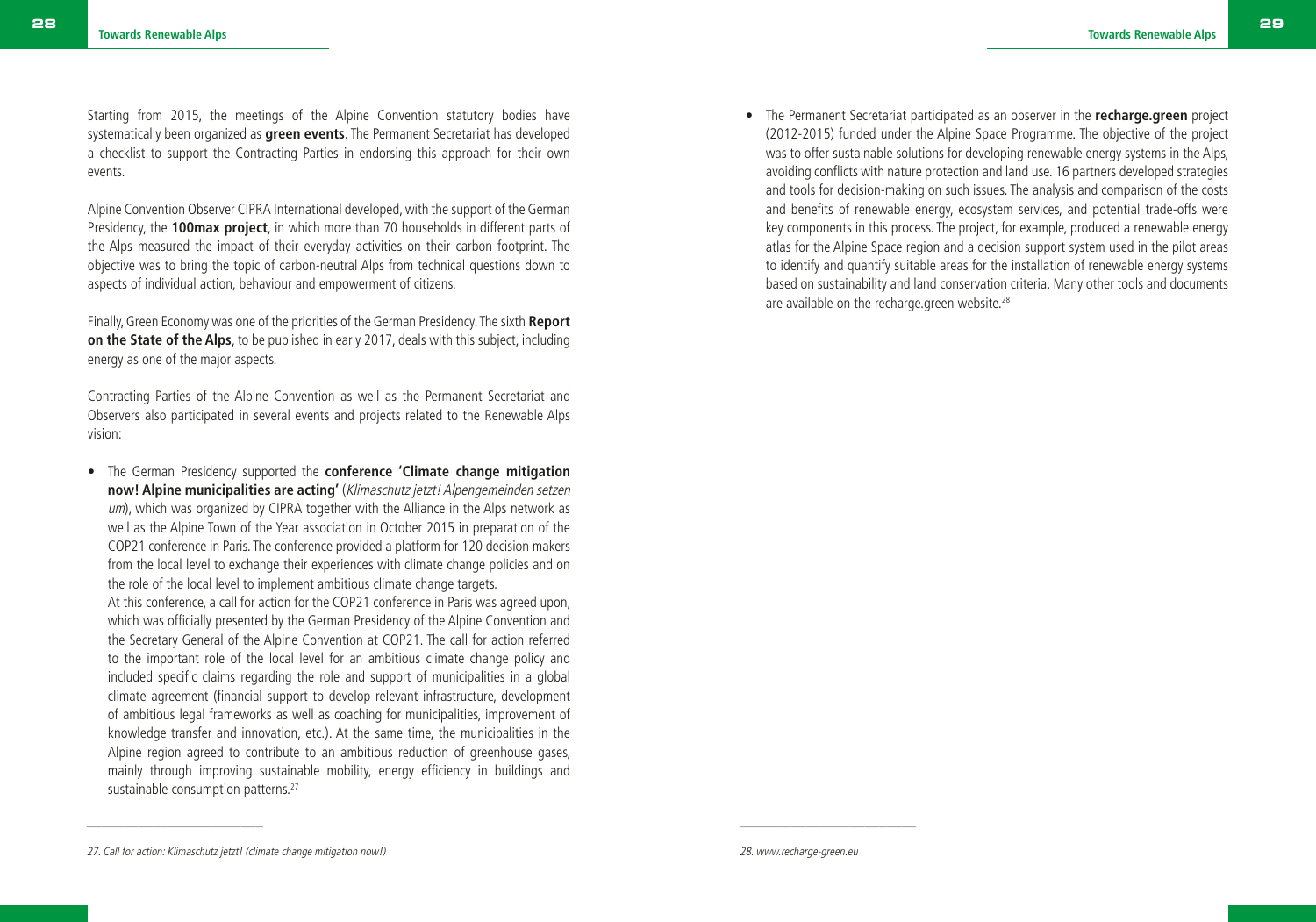## 4. Conclusions

Energy is an issue of particular importance in the Alps: energy demand is high both from within the region (where, due to climate and topography, the energy consumption for heating and transport is higher than the European average) and from outside (due to the role of the Alps as a major hydroelectricity and energy storage provider). However, energy production needs have to be balanced with the scarcity of land and the necessity to protect the exceptional nature and landscape. At the same time, the Alps have valuable specific assets as regards the production of renewable energy. It is therefore essential to progress towards the implementation of the Renewable Alps vision and to establish the Alps as a role model for other regions.



The overview of recent trends and activities by the Contracting Parties of the Alpine Convention shows a diverse set of policies and measures aimed at implementing the vision. Some major directions can be identified which could become the basis for further activities:

• Most countries have implemented support schemes to further develop renewable energies. The specific design mechanisms differ in each country, depending on potentials for various technologies, costs and acceptance. Several innovative elements are currently being tested in some countries (e.g. tendering mechanism in Germany) and an exchange on these elements could be used to streamline and improve the various national frameworks.

- Nearly all countries have identified the building sector as the core of their energy efficiency policies. Many support programmes have been implemented, including specific standards and rating systems (e.g. Austria and Switzerland) as well as tax deduction mechanisms (e.g. Italy and France), both for new buildings and, perhaps more importantly, for the renovation of the existing building stock. An Alpine-wide exchange was initiated at the 1<sup>st</sup> Alpine Building Conference and evidenced the rich Alpine tradition in energy-efficient building that makes smart use of the local topography and resources. This exchange of expertise on energy-efficient building and renovation that preserves the cultural character of Alpine settlements shall be further pursued.
- Recent developments as reported by the Contracting Parties mainly relate to energy production and energy consumption. In addition, energy governance is of particular importance for the Alps due to potential land use conflicts and prevalent landscape protection issues. Knowledge transfer has been initiated with this progress report and with the best practice collection on the avoidance of conflicts between land use, nature protection and energy systems commissioned by the German Presidency.
- In all the Alpine countries, there is still a potential for further development, especially in the transfer of knowledge and innovation and a more intensive dialogue with other Alpine countries. On a European level, a sustainable energy system that takes climate change into account is needed.
- The recent European framework aims at a further integration of EU energy markets (EU Energy Union). The relevant framework strategy inter alia aims for the further improvement of cross-border infrastructure as a crucial milestone, and various projects of major European interest have been defined. Several of them are located in the Alpine Convention perimeter and will have to be developed in compliance with the Convention and its protocols.
- Meeting the targets of the Paris Agreement will require strong efforts by all Contracting Parties of the Alpine Convention. In particular, the transformation of energy systems to widely greenhouse gas-neutral energy systems will need to be achieved. The outcomes of the Paris agreement are especially relevant for the Alps, since the Alpine area is particularly affected by climate change. The Contracting Parties of the Alpine Convention could define specific contributions by the Alpine area in order to reach the Paris goals.
- An *ad hoc* working group under the German Presidency prepared the sixth Report on the State of the Alps focussed on Green Economy which also addresses several synergies with the Renewable Alps vision. The report is expected to further support the identification of relevant fields of action for the promotion of this vision.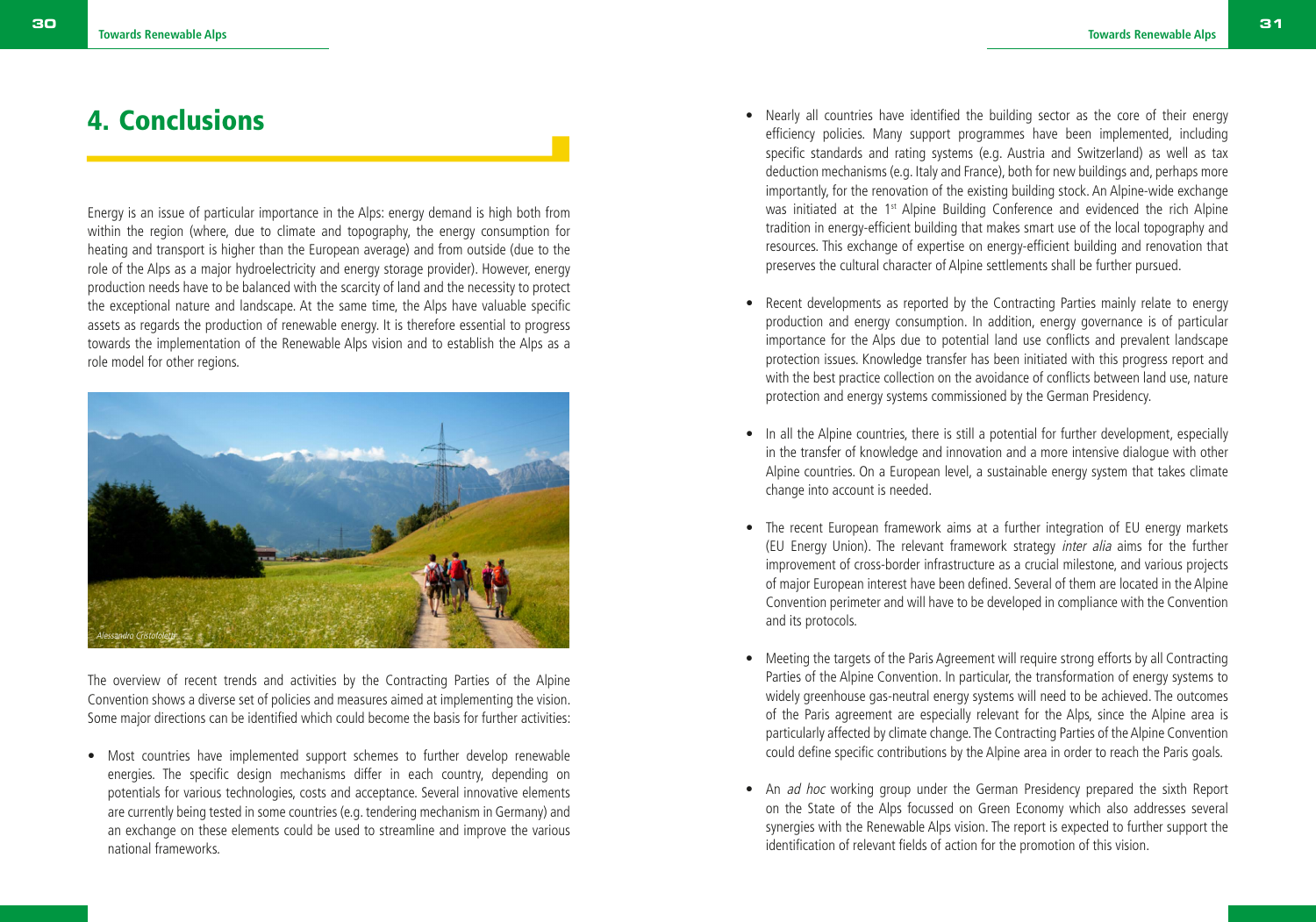# Overview of the energy situation and targets of the Contracting Parties

# of the Alpine Convention

|          | Share of energy from<br>renewable sources in gross final energy consumption |                   |                    | <b>Energy efficiency:</b><br><b>Final energy consumption</b> |            |            | Greenhouse gas reduction <sup>a</sup>         |  |
|----------|-----------------------------------------------------------------------------|-------------------|--------------------|--------------------------------------------------------------|------------|------------|-----------------------------------------------|--|
|          | Target 2020b                                                                | 2005 <sup>b</sup> | 2015c              | Target 2020 <sup>d</sup>                                     | 2005       | 2014       | Target 2020 (% reduction<br>compared to 2005) |  |
| Germany  | 18%                                                                         | 5.8%              | 13.8% <sup>e</sup> | 194.3 Mtoe                                                   | 218.5 Mtoe | 208.9 Mtoe | $-14%$                                        |  |
| Austria  | 34%                                                                         | 23.3%             | 33.1%              | 25.1 Mtoe                                                    | 27.8 Mtoe  | 26.8 Mtoe  | $-16%$                                        |  |
| France   | 23%                                                                         | 10.3%             | 14.3%              | 131.4 Mtoe                                                   | 160.2 Mtoe | 141.7 Mtoe | $-14%$                                        |  |
| Slovenia | 25%                                                                         | 16.0%             | 21.9%              | 5.1 Mtoe                                                     | 4.9 Mtoe   | 4.6 Mtoe   | $+4%$                                         |  |
| Italy    | 17%                                                                         | 5.2%              | 17.1%              | 124.0 Mtoe                                                   | 137.2 Mtoe | 113.4 Mtoe | $-13%$                                        |  |

#### **National targets for non-EU Contracting Parties**

|               | Renewable energies development                                                                    |                                        |                                           | <b>Energy efficiency</b>                                                                                                               |            |                          | <b>Greenhouse gas reduction</b>         |
|---------------|---------------------------------------------------------------------------------------------------|----------------------------------------|-------------------------------------------|----------------------------------------------------------------------------------------------------------------------------------------|------------|--------------------------|-----------------------------------------|
|               | Target 2020                                                                                       | 2005                                   | 2015                                      | Target 2020                                                                                                                            | 2005       | 2014                     | Target 2020                             |
| Switzerland   | 2020 target relates to 'new'<br>RES production: 4,400 GWh<br>in 2020 (without hydro) <sup>9</sup> | 1,045 GWh (without hydro) <sup>h</sup> | 2.616 GWh<br>(without hydro) <sup>h</sup> | Energy consumption per person 152 GJ/person<br>shall be reduced by 16% by<br>2020 (compared to $2000 =$<br>154 GJ/person) <sup>i</sup> |            | 136 GJ/person            | $-20\%$ (compared to 1990)              |
| Liechtenstein | 20%                                                                                               | $8.2\%$ <sup><math>(2008)</math></sup> | n.a.                                      | Stabilisation of final energy<br>consumption at 1,390 GWh per<br>year (2008 level)                                                     | 1.358 GWh' | $1.228$ GWh <sup>1</sup> | $-20\%$ (compared to 1990) <sup>k</sup> |

#### **Sources and remarks:**

- a. Decision 406/2009/EC of the European Parliament and of the Council on the effort of Member States to reduce their GHG emissions to meet the Community's greenhouse reduction commitments up to 2020, http://eur-lex.europa.eu/legal-content/EN/ TXT/PDF/?uri=CELEX:32009D0406&from=EN
- b. According to Directive 2009/28/EC on the promotion of the use of energy from renewable sources c. Eurostat
- d. Absolute level of final energy consumption in 2020 [Mtoe] as notified by EU Member States in 2013, in the National Energy Efficiency Action Plans 2014 or in a separate notification to the European Commission in 2015
- e. Figure for 2014
- f. In the SEN, Italy commits further to a reduction of -21%.
- g. According to Swiss Energy Law, Art. 2. In addition, there is a 2035 target for the further development of hydroelectricity (37,400 GWh in 2035).
- h Schweizerische Statistik der erneuerbaren Energien, Ausgabe 2015
- i. Gesamtenergiestatistik Schweiz und Bevölkerungsdaten, own calculation
- j. Swiss Climate Policy, Federal Office for the Environment, http://www.bafu.admin.ch/klima/13877/14510/index.html?lang=en
- k. Energiestrategie Liechtenstein
- l. Energiestatistik Liechtenstein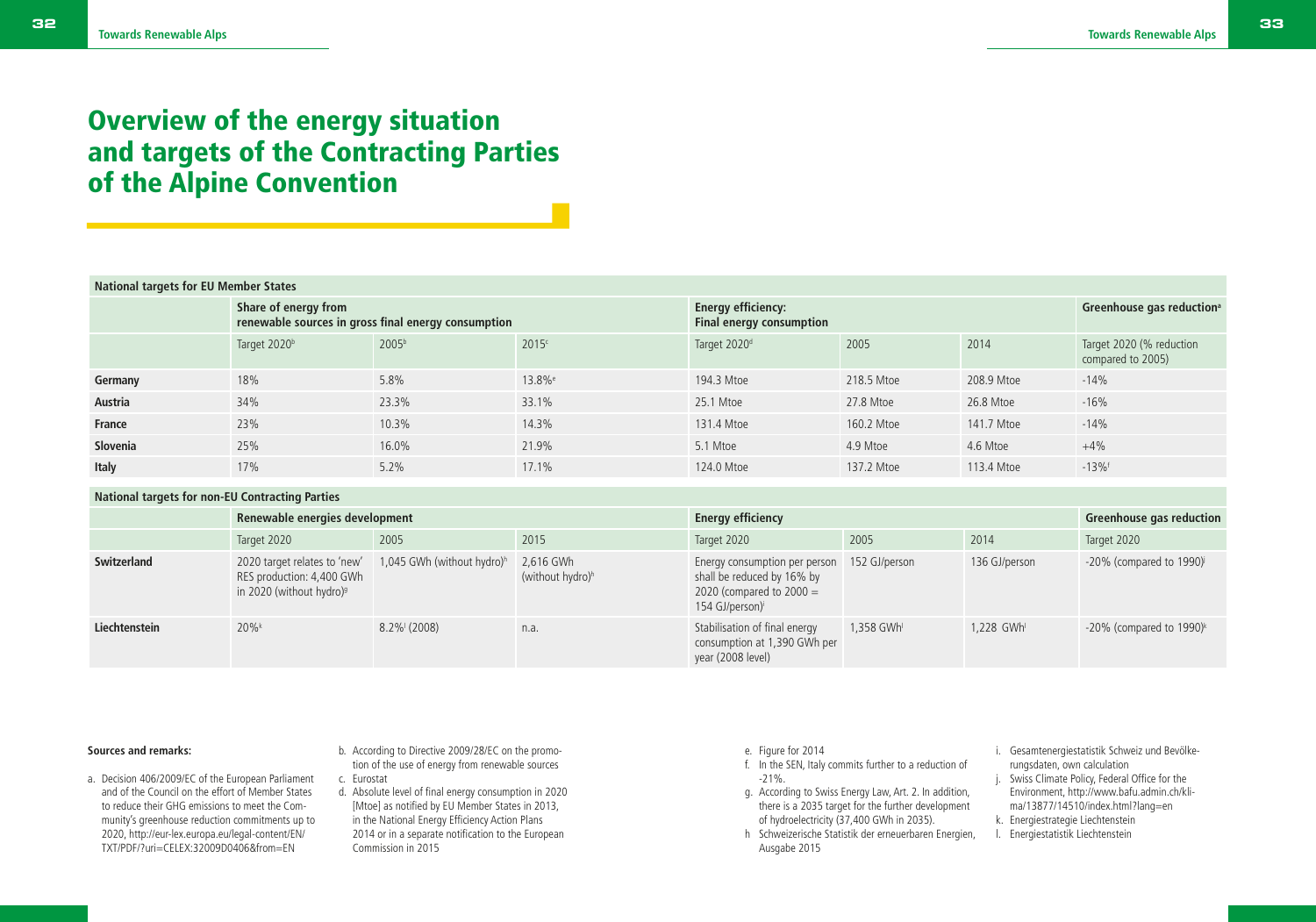